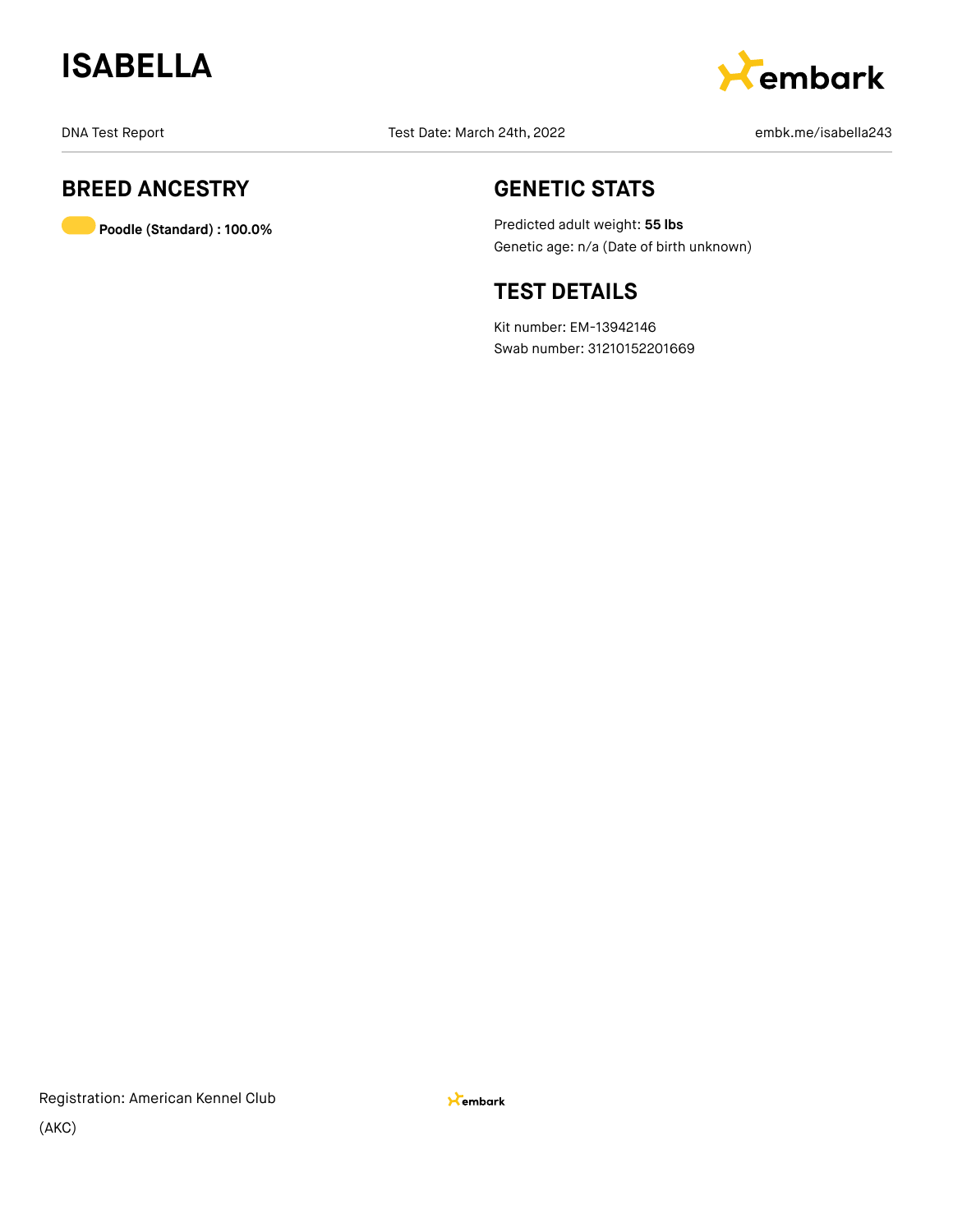

#### **Fun Fact**

From 1989 to 1991, John Suter raced a team of Poodles in the Iditarod. Although his teams placed in the back half of the pack, he managed to win \$2,000 in prize money before retiring his poodle team. The Iditarod has since changed its rules to specify that only northern dog breeds can compete.

DNA Test Report Test Date: March 24th, 2022 embk.me/isabella243



## **POODLE (STANDARD)**

The Standard Poodle is a popular, water-loving dog used for centuries as a bird dog and popular pet. Poodles were established in Germany by the 15th century. Oddly enough, they are the national dog breed of France, and they were the most popular breed of dog in the United States throughout the 1960s and 70s. They're still quite popular today, owing to their intelligence, trainability, and non-shedding coats. Although well-known for their fancy fur, they're one of the most intelligent breeds of dog and require a lot of exercise and stimulation.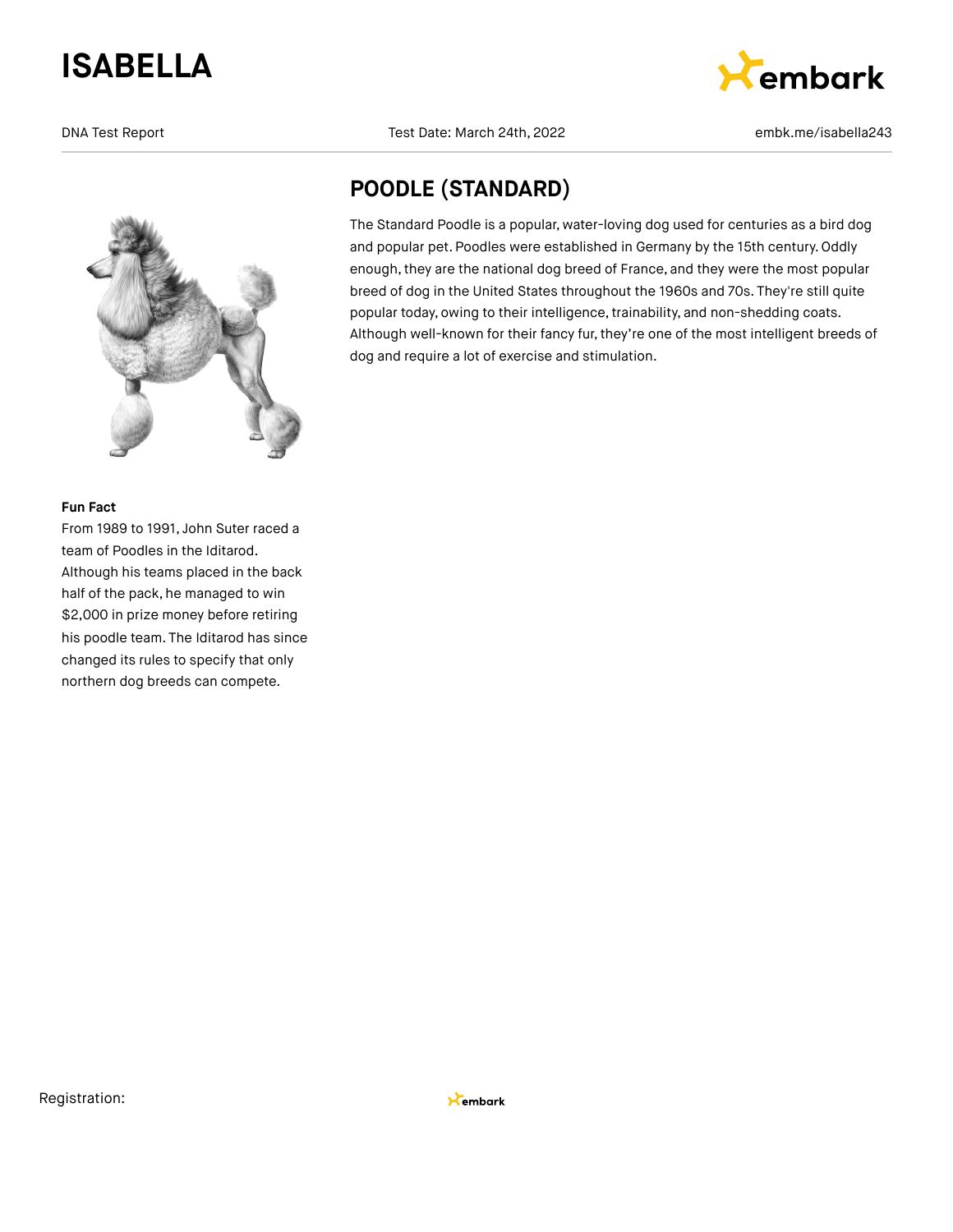



### **MATERNAL LINE**



Through Isabella's mitochondrial DNA we can trace her mother's ancestry back to where dogs and people first became friends. This map helps you visualize the routes that her ancestors took to your home. Their story is described below the map.

#### **HAPLOGROUP: A1b**

This female lineage was very likely one of the original lineages in the wolves that were first domesticated into dogs in Central Asia about 15,000 years ago. Since then, the lineage has been very successful and travelled the globe! Dogs from this group are found in ancient Bronze Age fossils in the Middle East and southern Europe.By the end of the Bronze Age, it became exceedingly common in Europe. These dogs later became many of the dogs that started some of today's most popular breeds, like German Shepherds, Pugs, Whippets, English Sheepdogs and Miniature Schnauzers. During the period of European colonization, the lineage became even more widespread as European dogs followed their owners to farflung places like South America and Oceania. It's now found in many popular breeds as well as village dogs across the world!

#### **HAPLOTYPE: A340**

Part of the large A1b haplogroup, we see this haplotype most often in Poodles.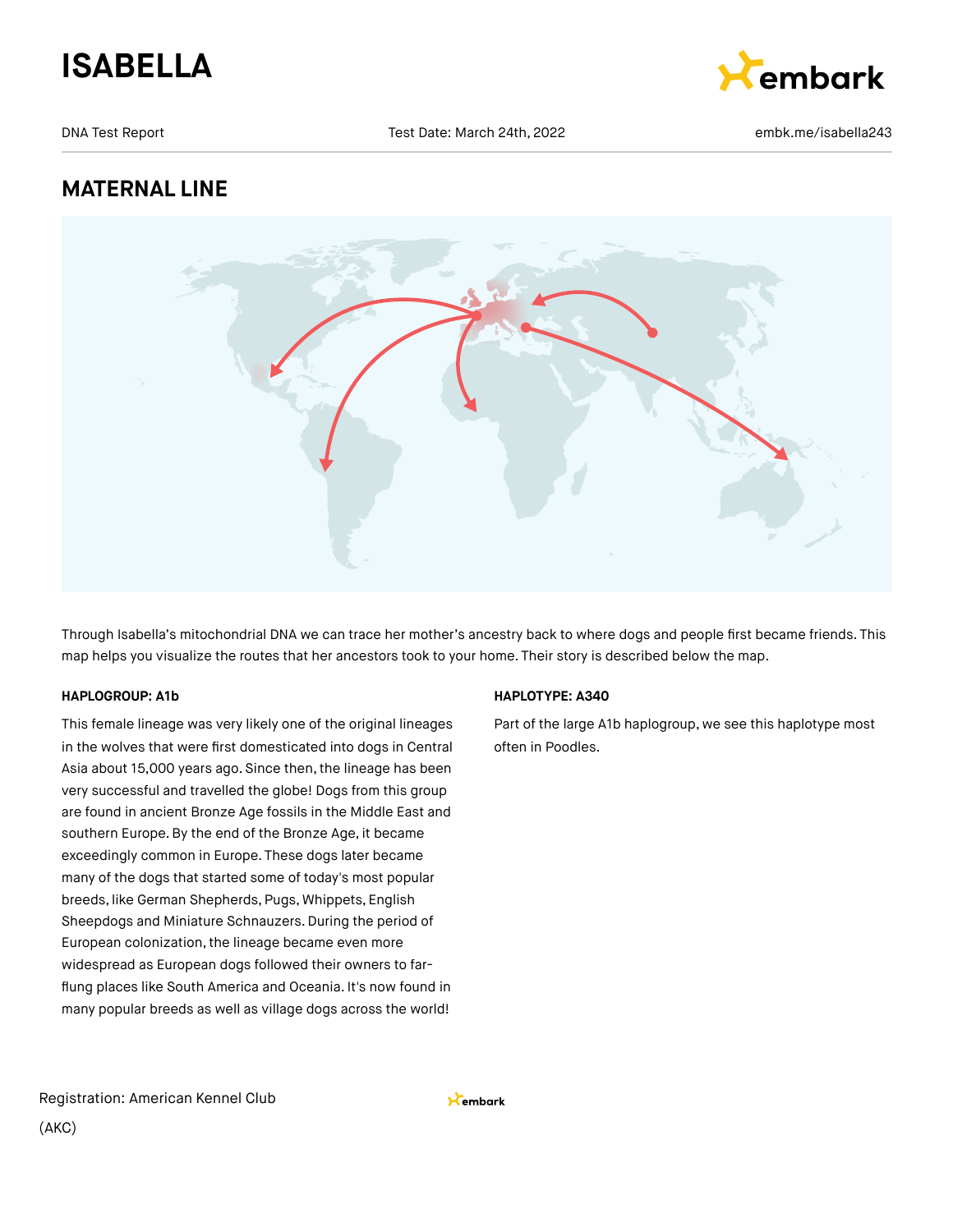



### **TRAITS: COAT COLOR**

**TRAIT RESULT**

#### **E Locus (MC1R)**

The E Locus determines if and where a dog can produce dark (black or brown) hair. Dogs with two copies of the recessive **e** allele do not produce dark hairs at all, and will be "red" over their entire body. The shade of red, which can range from a deep copper to yellow/gold to cream, is dependent on other genetic factors including the Intensity loci. In addition to determining if a dog can develop dark hairs at all, the E Locus can give a dog a black "mask" or "widow's peak," unless the dog has overriding coat color genetic factors. Dogs with one or two copies of the **Em** allele usually have a melanistic mask (dark facial hair as commonly seen in the German Shepherd and Pug).Dogs with no copies of **Em** but one or two copies of the **Eg** allele usually have a melanistic "widow's peak" (dark forehead hair as commonly seen in the Afghan Hound and Borzoi, where it is called either "grizzle" or "domino").

**No dark hairs anywhere (ee)**

#### **K Locus (CBD103)**

The K Locus **K<sup>B</sup>** allele "overrides" the A Locus, meaning that it prevents the A Locus genotype from affecting coat color. For this reason, the **K<sup>B</sup> allele is referred to as the "dominant** black" allele. As a result, dogs with at least one **K<sup>B</sup> allele will usually have solid black** or brown coats (or red/cream coats if they are **ee** at the E Locus) regardless of their genotype at the A Locus, although several other genes could impact the dog's coat and cause other patterns, such as white spotting. Dogs with the k<sup>y</sup>k<sup>y</sup> genotype will show a coat color pattern based on the genotype they have at the A Locus. Dogs who test as  $K^B K^y$  may be brindle rather than black or brown.

**Not expressed (K K ) B B**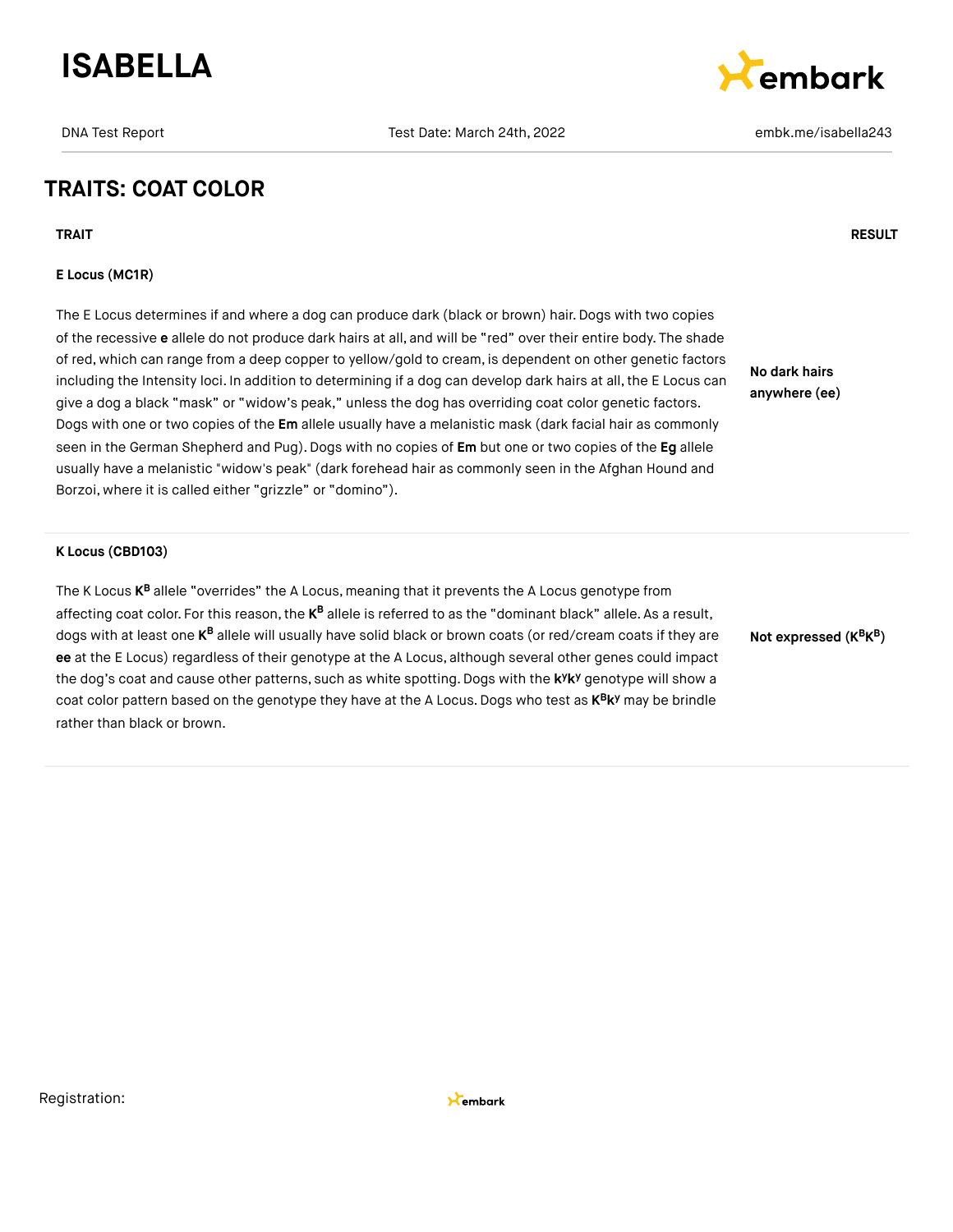

Cembark

### **TRAITS: COAT COLOR (CONTINUED)**

#### **Intensity Loci LINKAGE**

Areas of a dog's coat where dark (black or brown) pigment is not expressed either contain red/yellow pigment, or no pigment at all. Five locations across five chromosomes explain approximately 70% of red pigmentation "intensity" variation across all dogs. Dogs with a result of **Intense Red Pigmentation** will likely have deep red hair like an Irish Setter or "apricot" hair like some Poodles, dogs with a result of **Intermediate Red Pigmentation** will likely have tan or yellow hair like a Soft-Coated Wheaten Terrier, and dogs with **Dilute Red Pigmentation** will likely have cream or white hair like a Samoyed. Because the mutations we test may not directly cause differences in red pigmentation intensity, we consider this to be a linkage test.

**Any pigmented hair likely apricot or red (Intense Red Pigmentation)**

#### **A Locus (ASIP)**

The A Locus controls switching between black and red pigment in hair cells, but it will only be expressed in dogs that are not ee at the E Locus and are k<sup>y</sup>k<sup>y</sup> at the K Locus. Sable (also called "Fawn") dogs have a mostly or entirely red coat with some interspersed black hairs. Agouti (also called "Wolf Sable") dogs have red hairs with black tips, mostly on their head and back.Black and tan dogs are mostly black or brown with lighter patches on their cheeks, eyebrows, chest, and legs. Recessive black dogs have solid-colored black or brown coats.

#### **D Locus (MLPH)**

The D locus result that we report is determined by two different genetic variants that can work together to cause diluted pigmentation. These are the common **d** allele, also known as "**d1**", and a less common allele known as "d2". Dogs with two d alleles, regardless of which variant, will have all black pigment lightened ("diluted") to gray, or brown pigment lightened to lighter brown in their hair, skin, and sometimes eyes. There are many breed-specific names for these dilute colors, such as "blue", "charcoal", "fawn", "silver", and "Isabella".Note that in certain breeds, dilute dogs have a higher incidence of Color Dilution Alopecia. Dogs with one **d** allele will not be dilute, but can pass the **d** allele on to their puppies. To view your dog's **d1** and **d2** test results, click the "SEE DETAILS" link in the upper right hand corner of the "Base Coat Color" section of the Traits page, and then click the "VIEW SUBLOCUS RESULTS" link at the bottom of the page.

**Not expressed (a a ) t t**

**Not expressed (DD)**

Registration:



#### **TRAIT RESULT**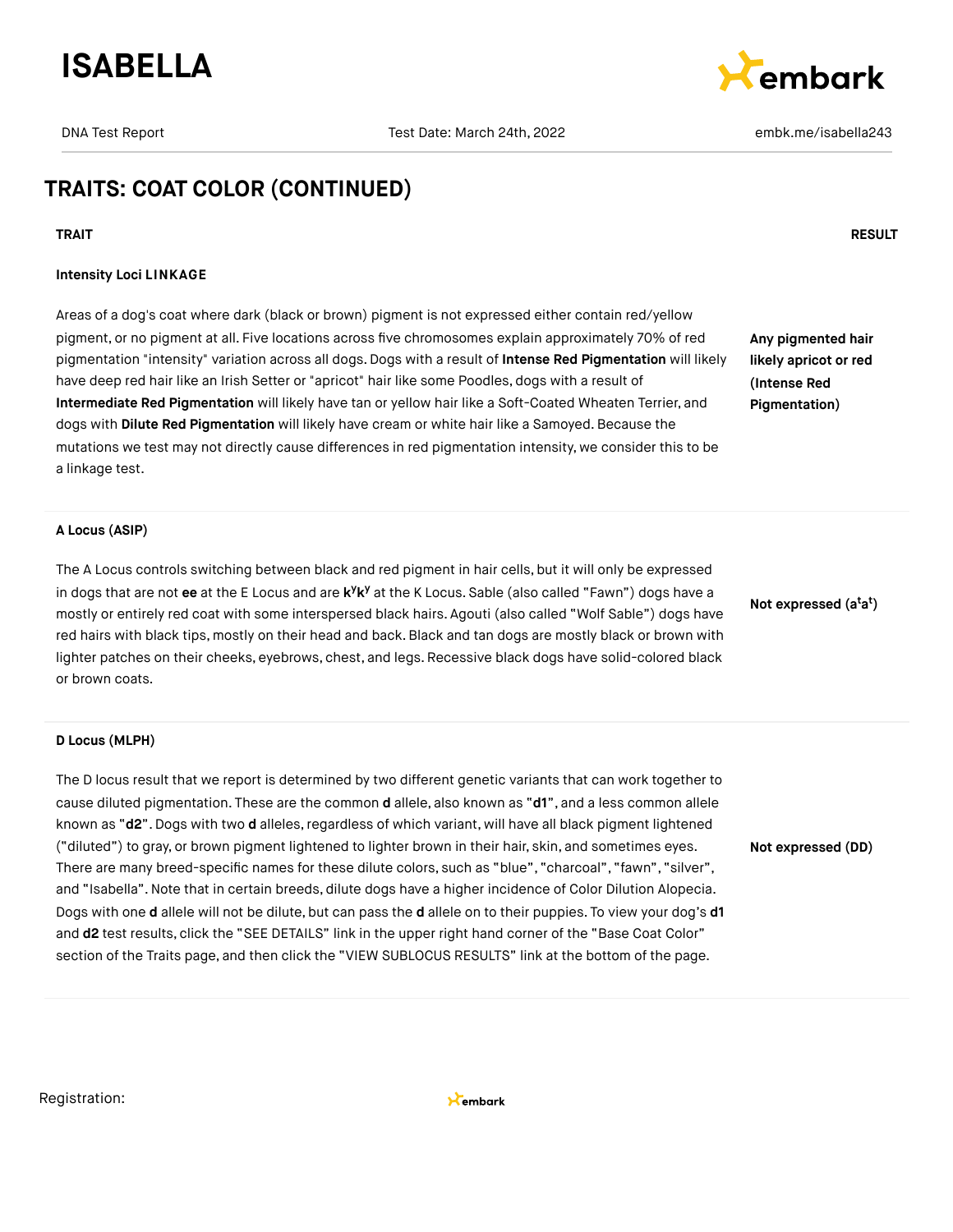



### **TRAITS: COAT COLOR (CONTINUED)**

**TRAIT RESULT**

#### **Cocoa (HPS3)**

Dogs with the **coco** genotype will produce dark brown pigment instead of black in both their hair and skin. Dogs with the **Nco** genotype will produce black pigment, but can pass the **co** allele on to their puppies. Dogs that have the **coco** genotype as well as the **bb** genotype at the B locus are generally a lighter brown than dogs that have the **Bb** or **BB** genotypes at the B locus. **No co alleles, not expressed (NN)**

#### **B Locus (TYRP1)**

Dogs with two copies of the **b** allele produce brown pigment instead of black in both their hair and skin. Dogs with one copy of the **b** allele will produce black pigment, but can pass the **b** allele on to their puppies. E Locus **ee** dogs that carry two **b** alleles will have red or cream coats, but have brown noses, eye rims, and footpads (sometimes referred to as "Dudley Nose" in Labrador Retrievers). "Liver" or "chocolate" is the preferred color term for brown in most breeds; in the Doberman Pinscher it is referred to as "red".

**Likely black colored nose/feet (Bb)**

#### **Saddle Tan (RALY)**

The "Saddle Tan" pattern causes the black hairs to recede into a "saddle" shape on the back, leaving a tan face, legs, and belly, as a dog ages. The Saddle Tan pattern is characteristic of breeds like the Corgi, Beagle, and German Shepherd.Dogs that have the **II** genotype at this locus are more likely to be mostly black with tan points on the eyebrows, muzzle, and legs as commonly seen in the Doberman Pinscher and the Rottweiler. This gene modifies the A Locus **a<sup>t</sup>** allele, so dogs that do not express **a<sup>t</sup>** are not influenced by this gene.

**Not expressed (II)**

#### **S Locus (MITF)**

The S Locus determines white spotting and pigment distribution. MITF controls where pigment is produced, and an insertion in the MITF gene causes a loss of pigment in the coat and skin, resulting in white hair and/or pink skin. Dogs with two copies of this variant will likely have breed-dependent white patterning, with a nearly white, parti, or piebald coat. Dogs with one copy of this variant will have more limited white spotting and may be considered flash, parti or piebald. This MITF variant does not explain all white spotting patterns in dogs and other variants are currently being researched. Some dogs may have small amounts of white on the paws, chest, face, or tail regardless of their S Locus genotype.

**Likely solid colored, but may have small amounts of white (Ssp)**

Registration:

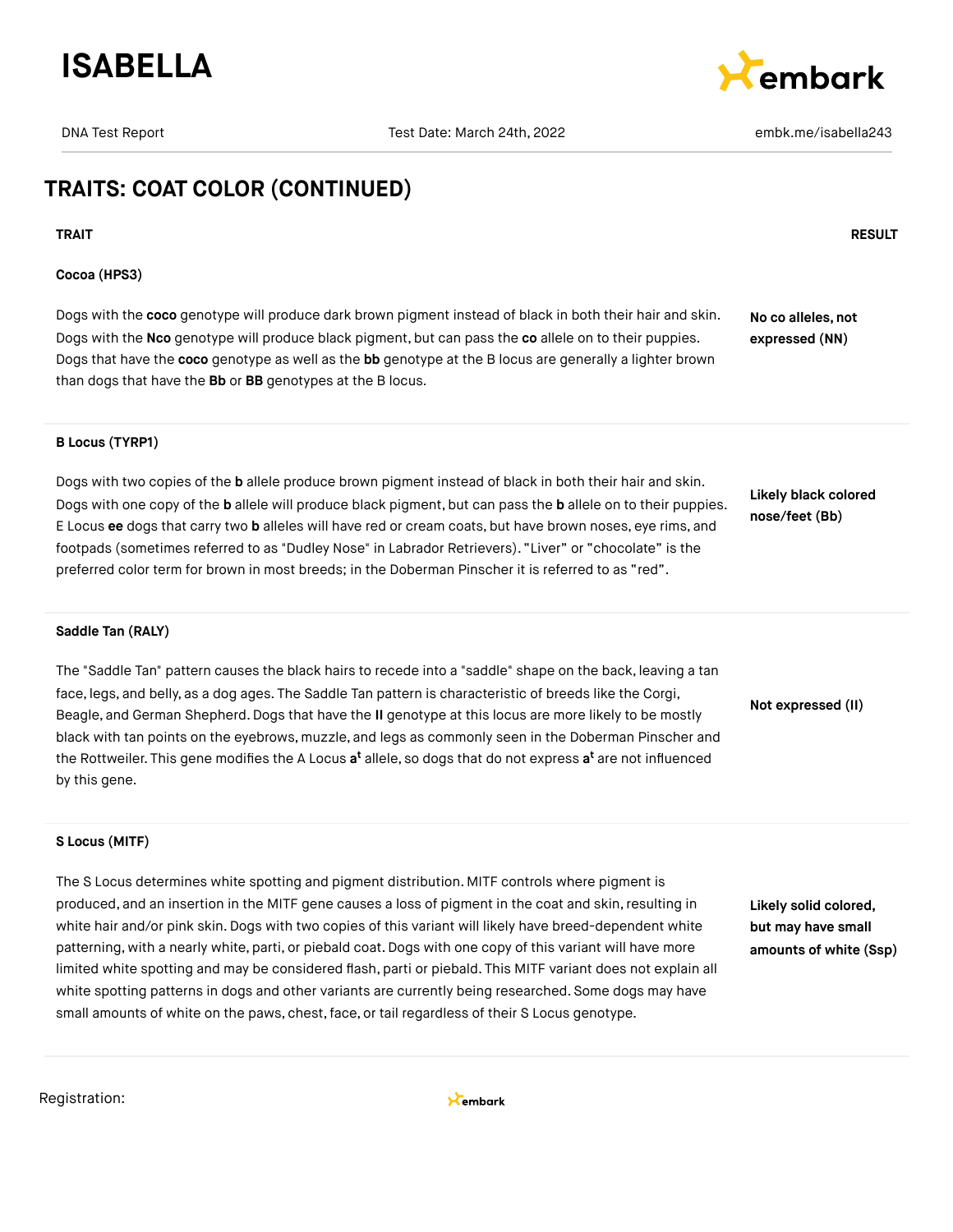



**No merle alleles (mm)**

### **TRAITS: COAT COLOR (CONTINUED)**

**TRAIT RESULT**

#### **M Locus (PMEL)**

Merle coat patterning is common to several dog breeds including the Australian Shepherd, Catahoula Leopard Dog, and Shetland Sheepdog, among many others. Merle arises from an unstable SINE insertion (which we term the "M\*" allele) that disrupts activity of the pigmentary gene PMEL, leading to mottled or patchy coat color. Dogs with an M<sup>\*</sup>m result are likely to be phenotypically merle or could be "nonexpressing" merle, meaning that the merle pattern is very subtle or not at all evident in their coat. Dogs with an **M\*M\*** result are likely to be phenotypically merle or double merle. Dogs with an **mm** result have no merle alleles and are unlikely to have a merle coat pattern.

Note that Embark does not currently distinguish between the recently described cryptic, atypical, atypical+, classic, and harlequin merle alleles. Our merle test only detects the presence, but not the length of the SINE insertion. We do not recommend making breeding decisions on this result alone. Please pursue further testing for allelic distinction prior to breeding decisions.

#### **R Locus (USH2A) LINKAGE**

The R Locus regulates the presence or absence of the roan coat color pattern. Partial duplication of the USH2A gene is strongly associated with this coat pattern. Dogs with at least one **R** allele will likely have roaning on otherwise uniformly unpigmented white areas. Roan appears in white areas controlled by the S Locus but not in other white or cream areas created by other loci, such as the E Locus with **ee** along with Dilute Red Pigmentation by I Locus (for example, in Samoyeds). Mechanisms for controlling the extent of roaning are currently unknown, and roaning can appear in a uniform or non-uniform pattern. Further, nonuniform roaning may appear as ticked, and not obviously roan. The roan pattern can appear with or without ticking.

**Likely no impact on coat pattern (rr)**

#### **H Locus (Harlequin)**

This pattern is recognized in Great Danes and causes dogs to have a white coat with patches of darker pigment. A dog with an **Hh** result will be harlequin if they are also **M\*m** or **M\*M\*** at the M Locus and are not **ee** at the E locus.Dogs with a result of **hh** will not be harlequin. This trait is thought to be homozygous lethal; a living dog with an **HH** genotype has never been found.

**No harlequin alleles (hh)**

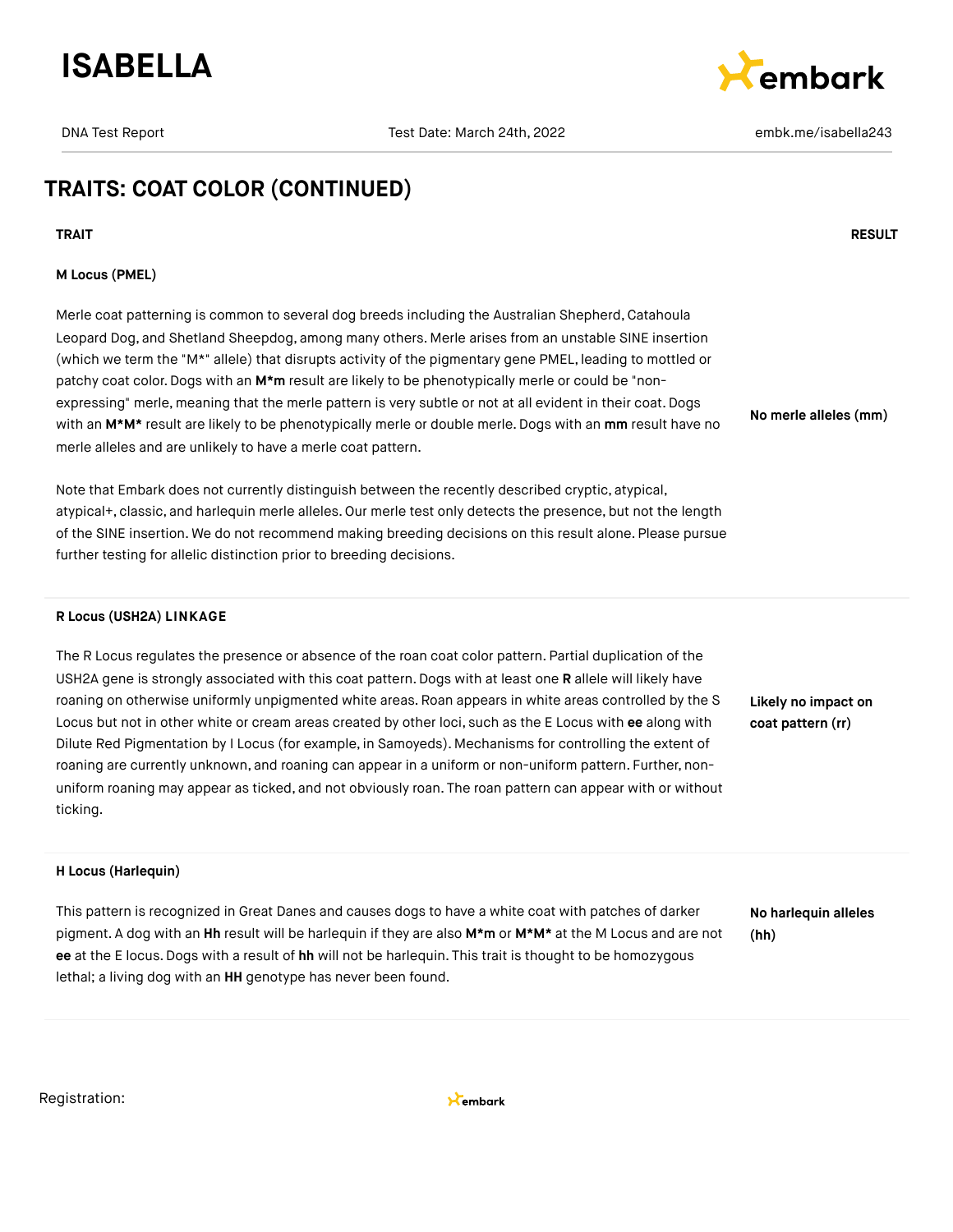



### **TRAITS: OTHER COAT TRAITS**

#### **TRAIT RESULT**

#### **Furnishings (RSPO2) LINKAGE**

Dogs with one or two copies of the **F** allele have "furnishings": the mustache, beard, and eyebrows characteristic of breeds like the Schnauzer, Scottish Terrier, and Wire Haired Dachshund. A dog with two **I** alleles will not have furnishings, which is sometimes called an "improper coat" in breeds where furnishings are part of the breed standard. The mutation is a genetic insertion which we measure indirectly using a linkage test highly correlated with the insertion. **Likely furnished (mustache, beard, and/or eyebrows) (FF)**

#### **Coat Length (FGF5)**

The FGF5 gene is known to affect hair length in many different species, including cats, dogs, mice, and humans. In dogs,the **T** allele confers a long, silky haircoat as observed in the Yorkshire Terrier and the Long Haired Whippet. The ancestral **G** allele causes a shorter coat as seen in the Boxer or the American Staffordshire Terrier. In certain breeds (such as Corgi), the long haircoat is described as "fluff." **Likely long coat (TT)**

#### **Shedding (MC5R)**

Dogs with at least one copy of the ancestral **C** allele, like many Labradors and German Shepherd Dogs, are heavy or seasonal shedders, while those with two copies of the **T** allele, including many Boxers, Shih Tzus and Chihuahuas,tend to be lighter shedders.Dogs with furnished/wire-haired coats caused by RSPO2 (the furnishings gene) tend to be low shedders regardless of their genotype at this gene. **Likely light shedding (CT)**

#### **Hairlessness (FOXI3) LINKAGE**

A duplication in the FOXI3 gene causes hairlessness over most of the body as well as changes in tooth shape and number. This mutation occurs in Peruvian Inca Orchid, Xoloitzcuintli (Mexican Hairless), and Chinese Crested (other hairless breeds have different mutations). Dogs with the **NDup** genotype are likely to be hairless while dogs with the **NN** genotype are likely to have a normal coat. The **DupDup** genotype has never been observed, suggesting that dogs with that genotype cannot survive to birth. Please note that this is a linkage test, so it may not be as predictive as direct tests of the mutation in some lines.

**Very unlikely to be hairless (NN)**

**Very unlikely to be hairless (NN)**

#### **Hairlessness (SGK3)**

Hairlessness in the American Hairless Terrier arises from a mutation in the SGK3 gene. Dogs with the **ND** genotype are likely to be hairless while dogs with the **NN** genotype are likely to have a normal coat.

#### Registration:

Kembark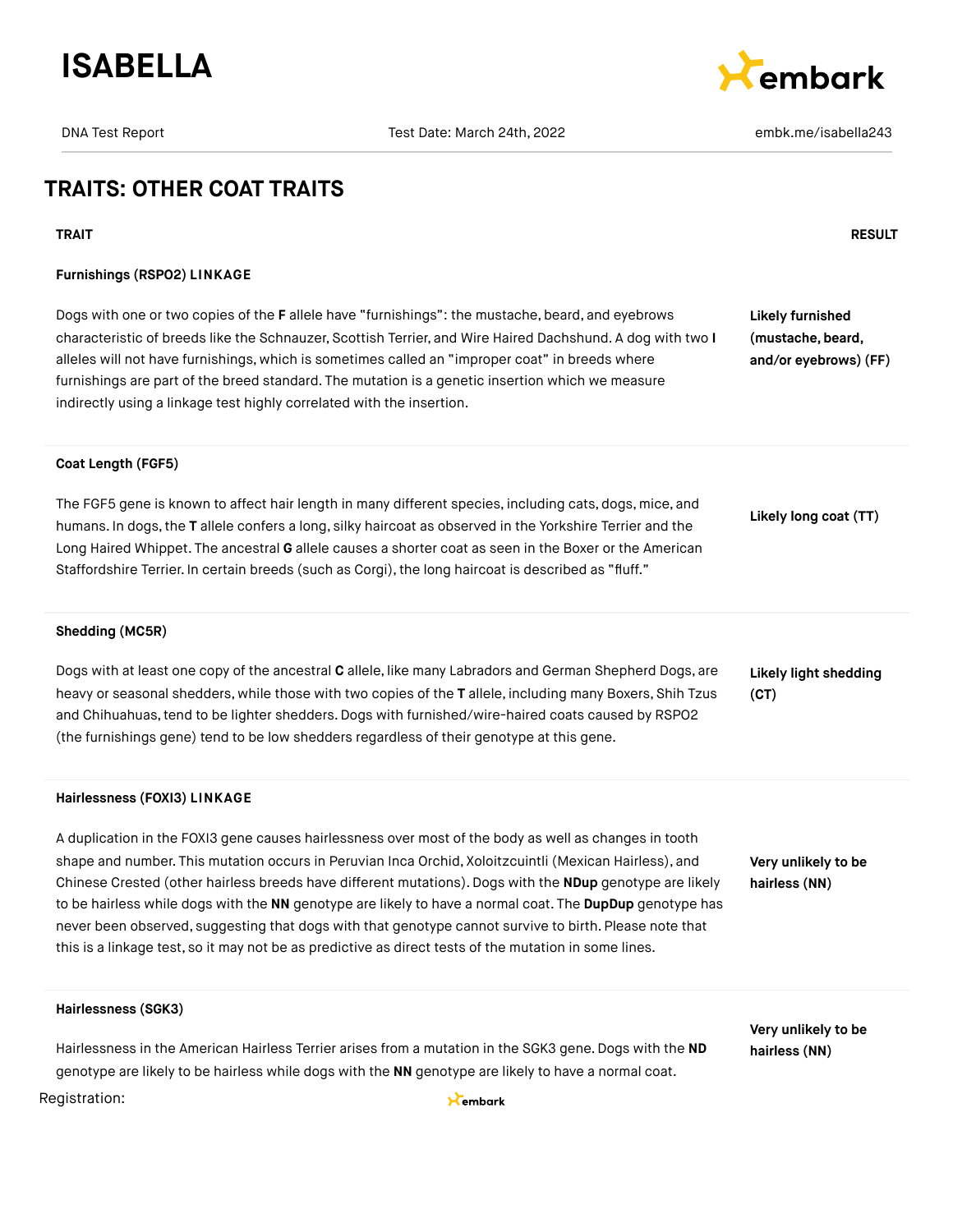



### **TRAITS: OTHER COAT TRAITS (CONTINUED)**

#### **TRAIT RESULT**

#### **Oculocutaneous Albinism Type 2 (SLC45A2) LINKAGE**

Dogs with two copies **DD** of this deletion in the SLC45A2 gene have oculocutaneous albinism (OCA), also known as Doberman Z Factor Albinism, a recessive condition characterized by severely reduced or absent pigment in the eyes, skin, and hair. Affected dogs sometimes suffer from vision problems due to lack of eye pigment (which helps direct and absorb ambient light) and are prone to sunburn. Dogs with a single copy of the deletion **ND** will not be affected but can pass the mutation on to their offspring. This particular mutation can be traced back to a single white Doberman Pinscher born in 1976, and it has only been observed in dogs descended from this individual. Please note that this is a linkage test, so it may not be as predictive as direct tests of the mutation in some lines. **Likely not albino (NN)**

#### **Coat Texture (KRT71)**

Dogs with a long coat and at least one copy of the **T** allele have a wavy or curly coat characteristic of Poodles and Bichon Frises. Dogs with two copies of the ancestral **C** allele are likely to have a straight coat, but there are other factors that can cause a curly coat,for example if they at least one **F** allele for the Furnishings (RSPO2) gene then they are likely to have a curly coat. Dogs with short coats may carry one or two copies of the **T** allele but still have straight coats. **Likely curly coat (TT)**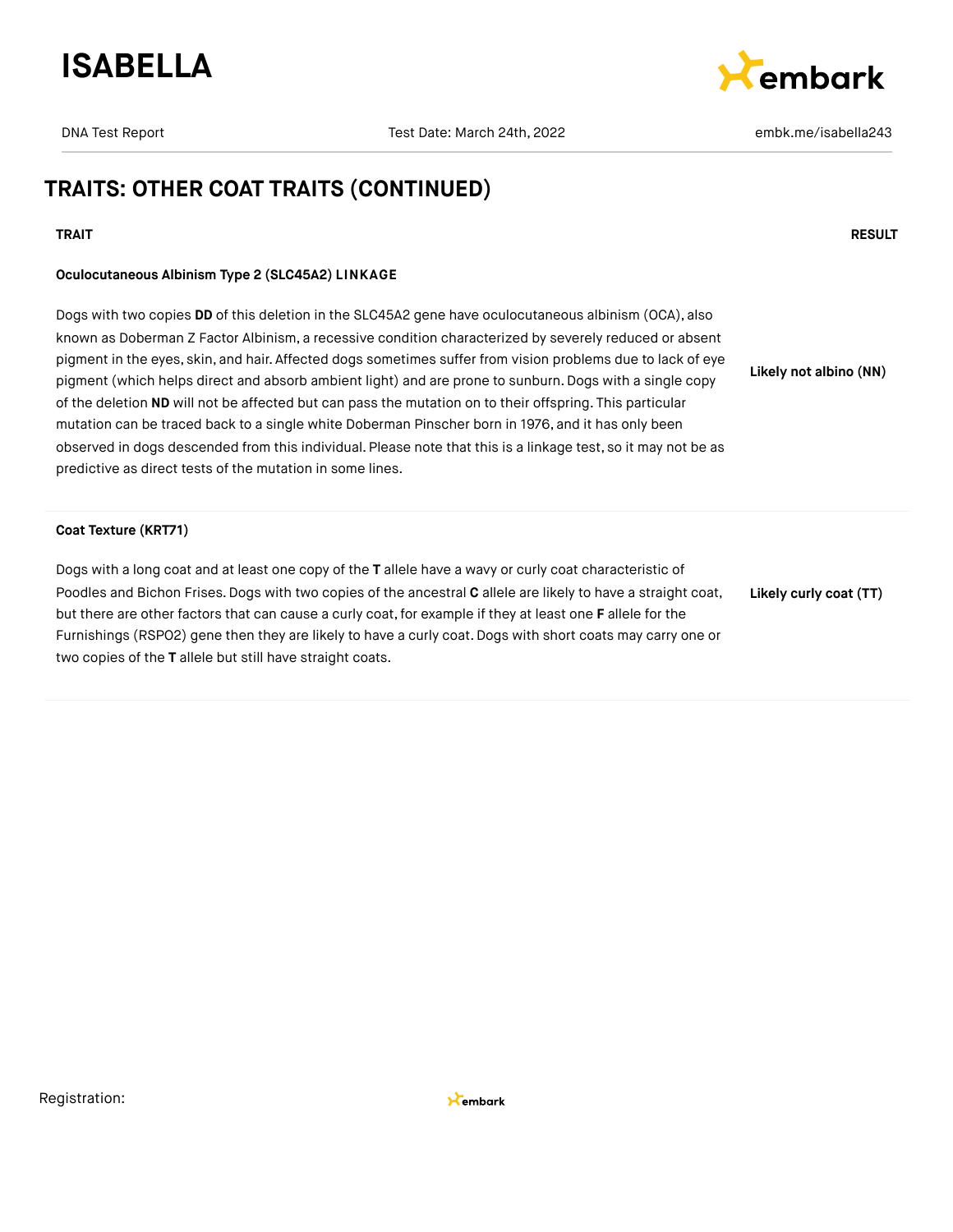



### **TRAITS: OTHER BODY FEATURES**

**TRAIT RESULT**

#### **Muzzle Length (BMP3)**

Dogs in medium-length muzzle (mesocephalic) breeds like Staffordshire Terriers and Labradors, and long muzzle (dolichocephalic) breeds like Whippet and Collie have one, or more commonly two, copies of the ancestral **C** allele.Dogs in many short-length muzzle (brachycephalic) breeds such as the English Bulldog, Pug, and Pekingese have two copies of the derived **A** allele. At least five different genes affect muzzle length in dogs, with BMP3 being the only one with a known causal mutation. For example, the skull shape of some breeds, including the dolichocephalic Scottish Terrier or the brachycephalic Japanese Chin, appear to be caused by other genes. Thus, dogs may have short or long muzzles due to other genetic factors that are not yet known to science.

**Likely medium or long muzzle (CC)**

**Tail Length (T)**

Whereas most dogs have two **C** alleles and a long tail, dogs with one **G** allele are likely to have a bobtail, which is an unusually short or absent tail. This mutation causes natural bobtail in many breeds including the Pembroke Welsh Corgi, the Australian Shepherd, and the Brittany Spaniel. Dogs with GG genotypes have not been observed, suggesting that dogs with the **GG** genotype do not survive to birth. Please note that this mutation does not explain every natural bobtail! While certain lineages of Boston Terrier, English Bulldog,Rottweiler, Miniature Schnauzer, Cavalier King Charles Spaniel, and Parson Russell Terrier, and Dobermans are born with a natural bobtail, these breeds do not have this mutation. This suggests that other unknown genetic mutations can also lead to a natural bobtail.

#### **Hind Dewclaws (LMBR1)**

Common in certain breeds such as the Saint Bernard, hind dewclaws are extra, nonfunctional digits located midway between a dog's paw and hock. Dogs with at least one copy of the **T** allele have about a 50% chance of having hind dewclaws.Note that other (currently unknown to science) mutations can also cause hind dewclaws, so some **CC** or **TC** dogs will have hind dewclaws.

**Likely normal-length tail (CC)**

**Unlikely to have hind dew claws (CC)**

Registration:

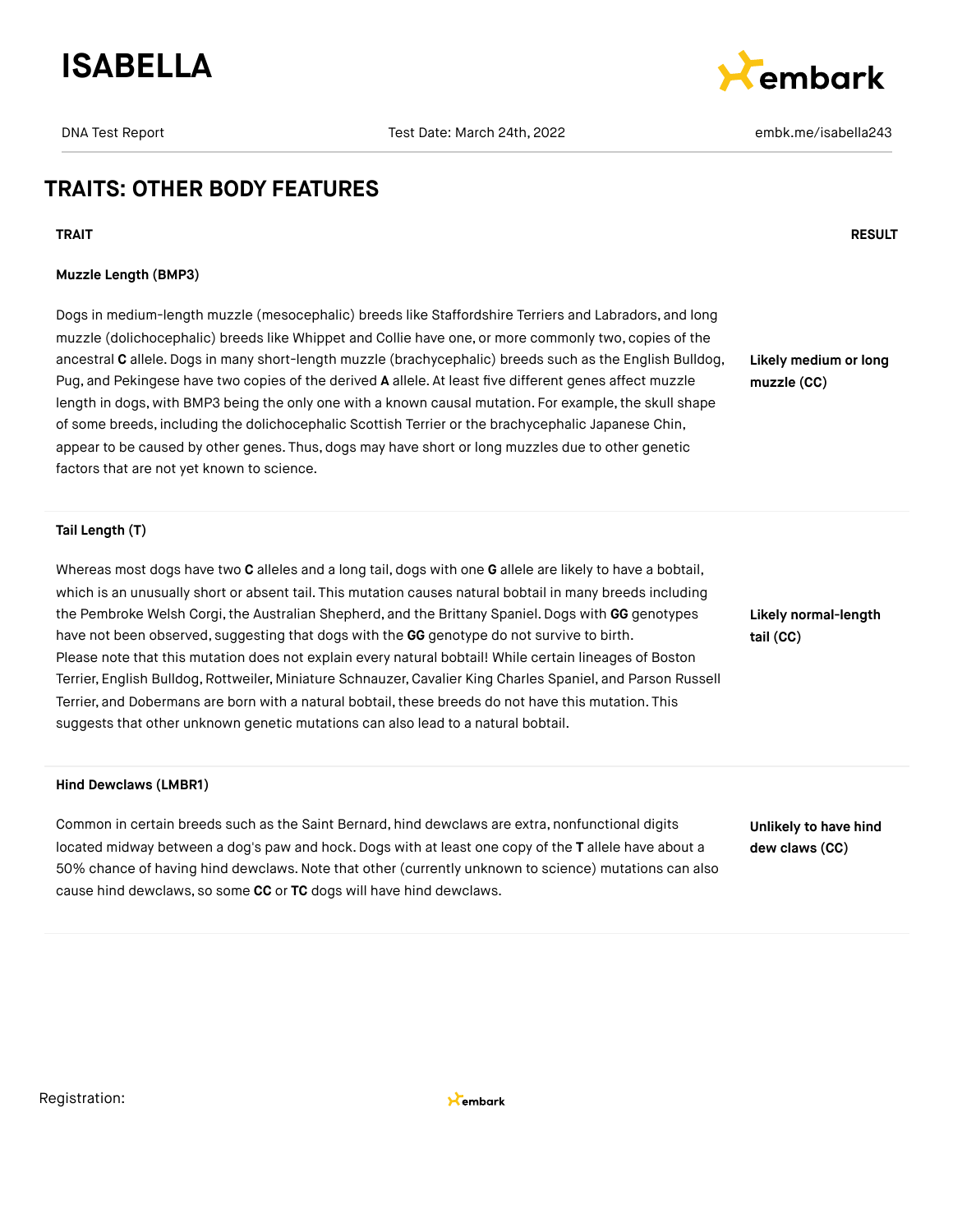



## **TRAITS: OTHER BODY FEATURES (CONTINUED)**

#### **TRAIT RESULT**

#### **Blue Eye Color (ALX4) LINKAGE**

Embark researchers discovered this large duplication associated with blue eyes in Arctic breeds like Siberian Husky as well as tri-colored (non-merle) Australian Shepherds. Dogs with at least one copy of the duplication (**Dup**) are more likely to have at least one blue eye. Some dogs with the duplication may have only one blue eye (complete heterochromia) or may not have blue eyes at all; nevertheless,they can still pass the duplication and the trait to their offspring.**NN** dogs do not carry this duplication, but may have blue eyes due to other factors, such as merle. Please note that this is a linkage test, so it may not be as predictive as direct tests of the mutation in some lines.

**Less likely to have blue eyes (NN)**

#### **Back Muscling & Bulk, Large Breed (ACSL4)**

The **T** allele is associated with heavy muscling along the back and trunk in characteristically "bulky" largebreed dogs including the Saint Bernard, Bernese Mountain Dog, Greater Swiss Mountain Dog, and Rottweiler. The "bulky" **T** allele is absent from leaner shaped large breed dogs like the Great Dane, Irish Wolfhound, and Scottish Deerhound, which are fixed for the ancestral **C** allele.Note that this mutation does not seem to affect muscling in small or even mid-sized dog breeds with notable back muscling, including the American Staffordshire Terrier, Boston Terrier, and the English Bulldog.

**Likely normal muscling (CC)**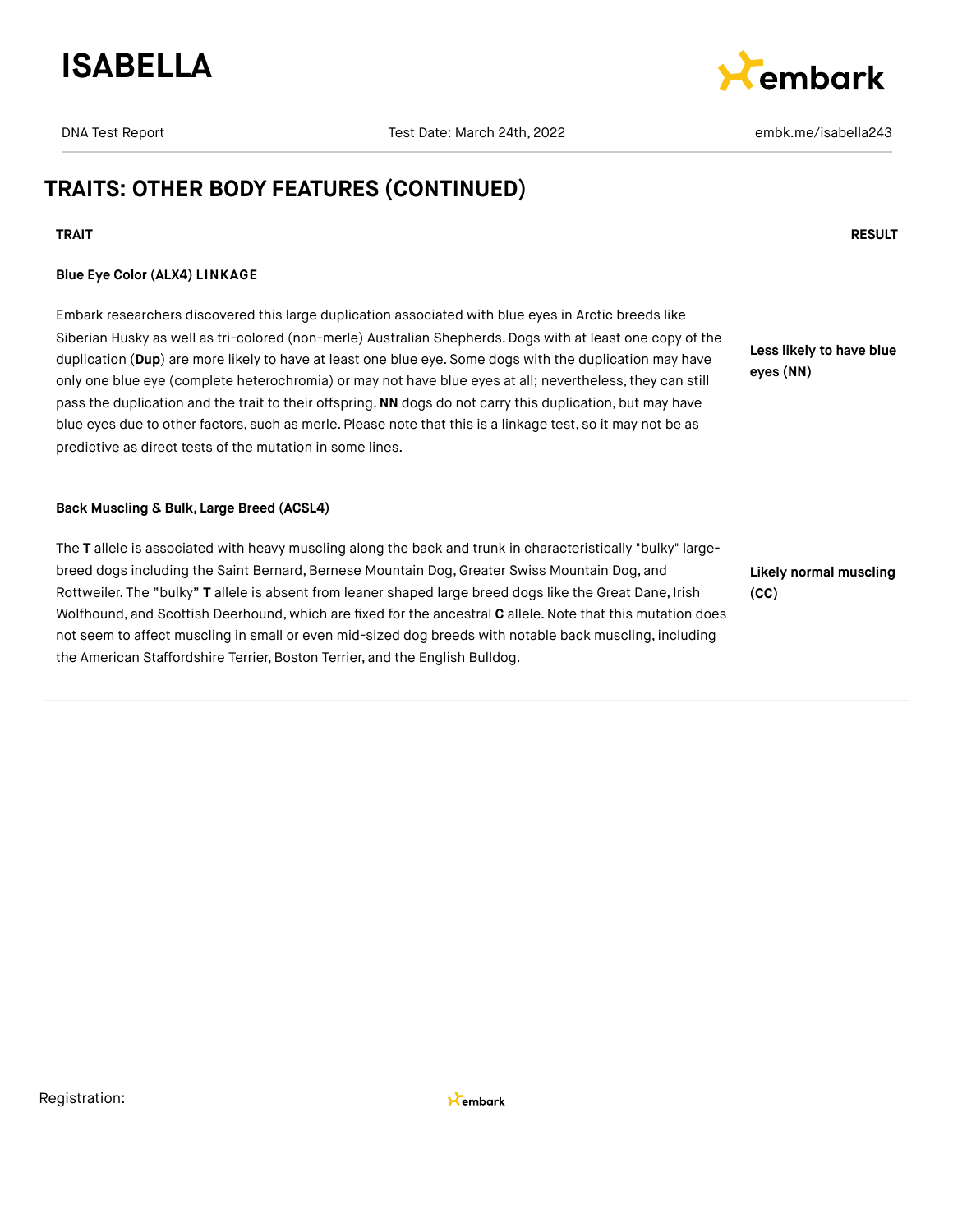



| <b>DNA Test Report</b>                             | Test Date: March 24th, 2022 | embk.me/isabella243 |
|----------------------------------------------------|-----------------------------|---------------------|
| <b>TRAITS: BODY SIZE</b>                           |                             |                     |
| <b>TRAIT</b>                                       |                             | <b>RESULT</b>       |
| Body Size (IGF1)                                   |                             | Intermediate (NI)   |
| The I allele is associated with smaller body size. |                             |                     |
| Body Size (IGFR1)                                  |                             | Larger (GG)         |
| The A allele is associated with smaller body size. |                             |                     |
| Body Size (STC2)                                   |                             | Larger (TT)         |
| The A allele is associated with smaller body size. |                             |                     |
| Body Size (GHR - E191K)                            |                             | Larger (GG)         |
| The A allele is associated with smaller body size. |                             |                     |
| Body Size (GHR - P177L)                            |                             | Larger (CC)         |
| The T allele is associated with smaller body size. |                             |                     |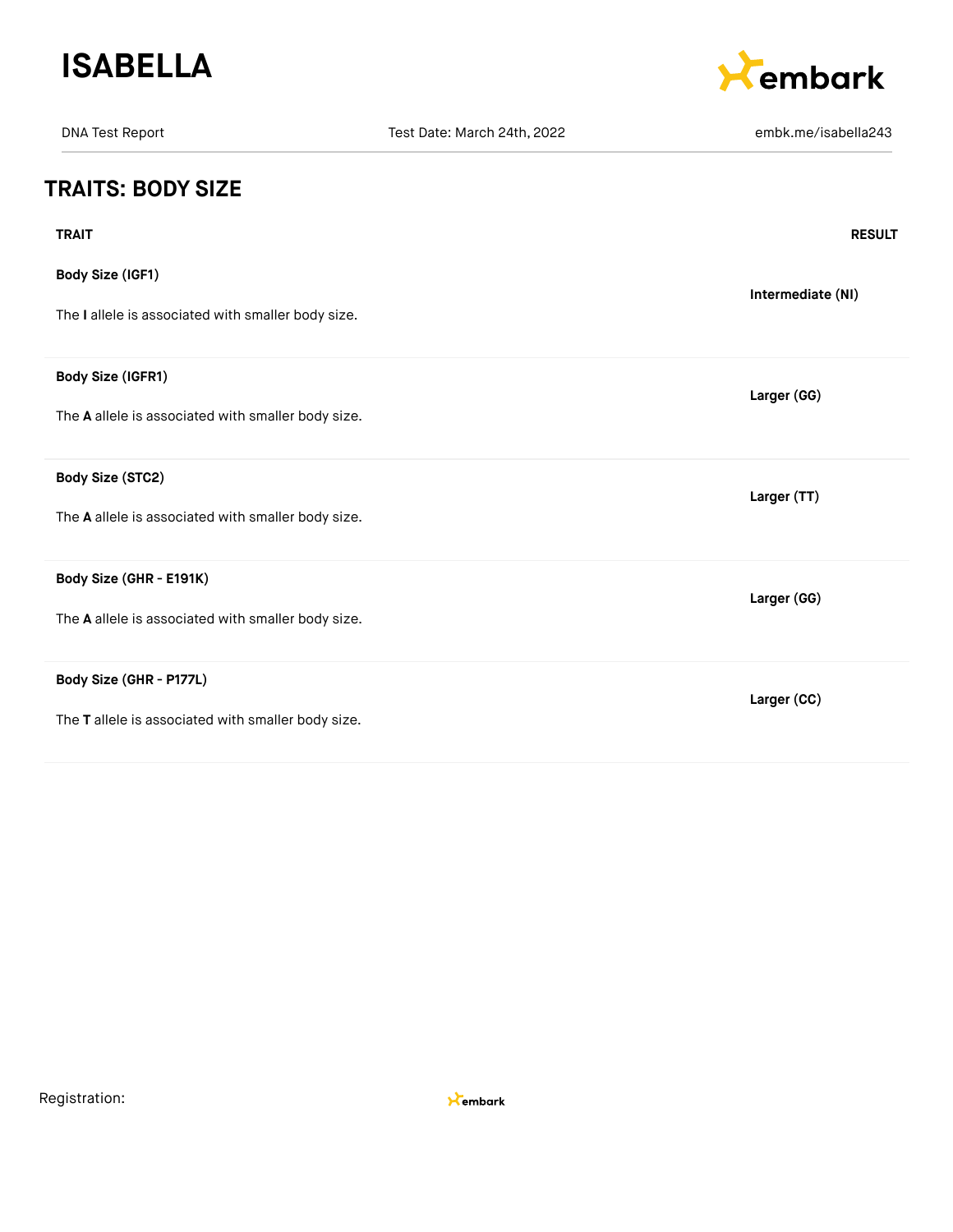



### **TRAITS: PERFORMANCE**

**TRAIT RESULT**

#### **Altitude Adaptation (EPAS1)**

This mutation causes dogs to be especially tolerant of low oxygen environments (hypoxia), such as those found at high elevations.Dogs with at least one **A** allele are less susceptible to "altitude sickness." This mutation was originally identified in breeds from high altitude areas such as the Tibetan Mastiff. **Normal altitude tolerance (GG)**

#### **Appetite (POMC) LINKAGE**

This mutation in the POMC gene is found primarily in Labrador and Flat Coated Retrievers.Compared to dogs with no copies of the mutation (**NN**), dogs with one (**ND**) or two (**DD**) copies of the mutation are more likely to have high food motivation, which can cause them to eat excessively, have higher body fat percentage, and be more prone to obesity. Read more about the genetics of POMC, and learn how you can contribute to research, in our blog post [\(https://embarkvet.com/resources/blog/pomc-dogs/\).](https://embarkvet.com/resources/blog/pomc-dogs/) We measure this result using a linkage test. **Normal food motivation (NN)**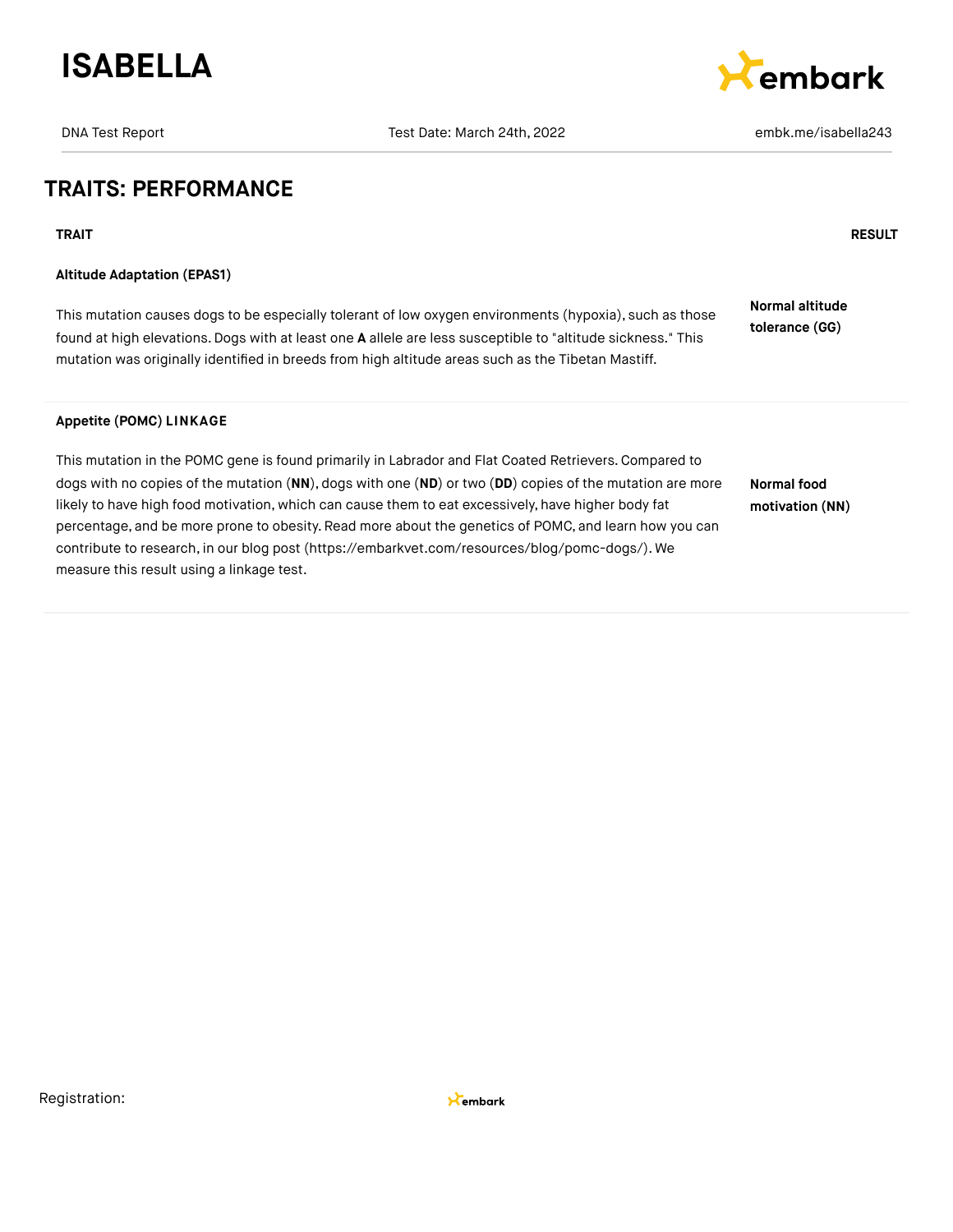



### **CLINICAL TOOLS**

These clinical genetic tools can inform clinical decisions and diagnoses. These tools do not predict increased risk for disease.

#### **Alanine Aminotransferase Activity (GPT)**

Isabella's baseline ALT level is likely to be Normal  $\bullet$ 

#### **What is Alanine Aminotransferase Activity?**

Alanine aminotransferase (ALT) is a clinical tool that can be used by veterinarians to better monitor liver health. This result is not associated with liver disease. ALT is one of several values veterinarians measure on routine blood work to evaluate the liver. It is a naturally occurring enzyme located in liver cells that helps break down protein. When the liver is damaged or inflamed, ALT is released into the bloodstream.

#### **How vets diagnose this condition**

Genetic testing is the only way to provide your veterinarian with this clinical tool.

#### **How this condition is treated**

Veterinarians may recommend blood work to establish a baseline ALT value for healthy dogs with one or two copies of this variant.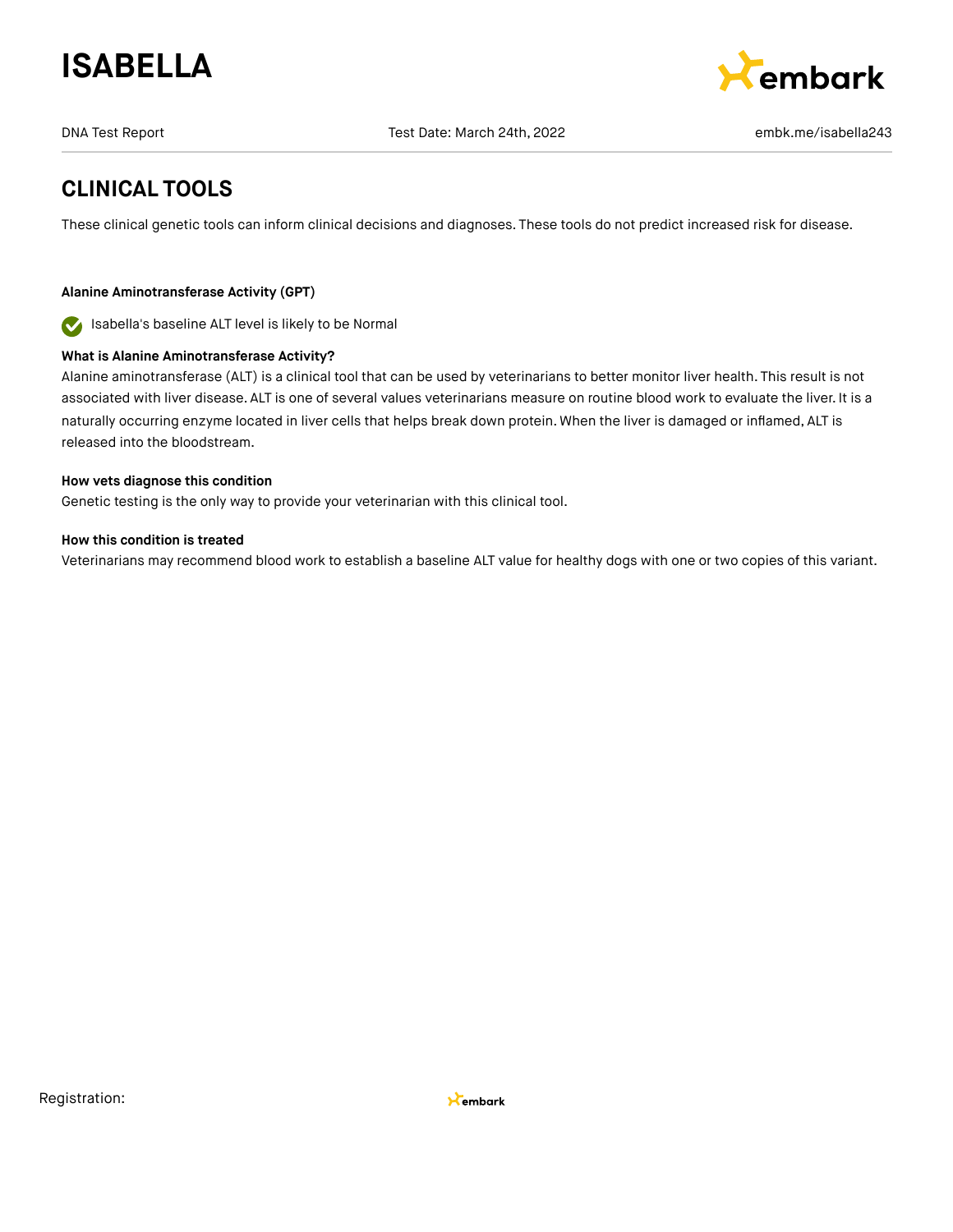



### **HEALTH REPORT**

#### **How to interpret Isabella's genetic health results:**

If Isabella inherited any of the variants that we tested, they will be listed at the top of the Health Report section, along with a description of how to interpret this result. We also include all of the variants that we tested Isabella for that we did not detect the risk variant for.

#### **A genetic test is not a diagnosis**

This genetic test does not diagnose a disease. Please talk to your vet about your dog's genetic results, or if you think that your pet may have a health condition or disease.



### **Good news!**

Isabella is not at increased risk for the genetic health conditions that Embark tests.

| <b>Breed-Relevant Genetic Conditions</b> | 7 variants not detected   |  |
|------------------------------------------|---------------------------|--|
| <b>Additional Genetic Conditions</b>     | 212 variants not detected |  |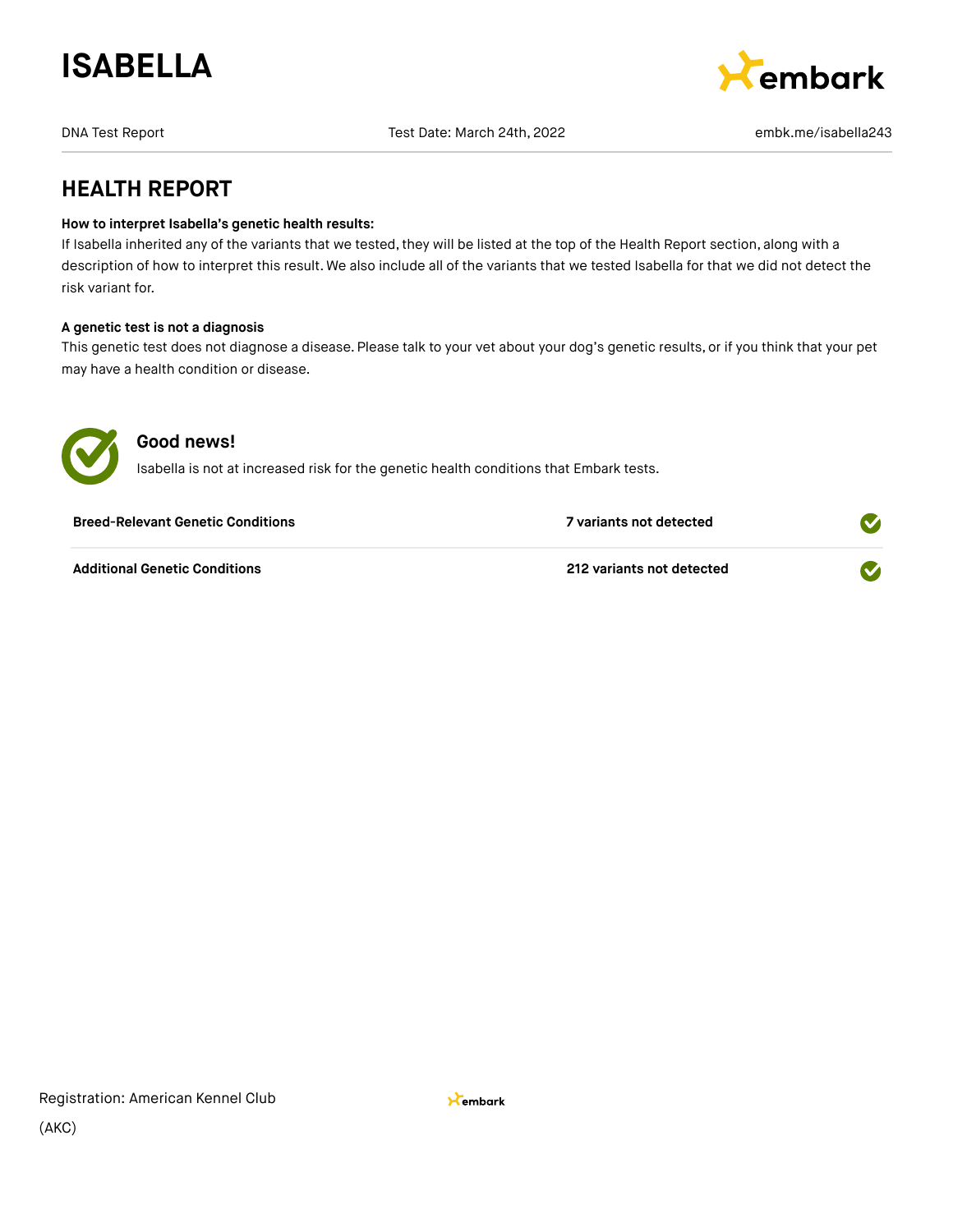



### **BREED-RELEVANT CONDITIONS TESTED**



**Isabella did not have the variants that we tested for, that are relevant to her breed:**

- **Von Willebrand Disease Type I, Type I vWD (VWF)**
- **Progressive Retinal Atrophy, prcd (PRCD Exon 1)**
- **GM2 Gangliosidosis (HEXB, Poodle Variant)**  $\bullet$
- **Degenerative Myelopathy,DM (SOD1A)**  $\mathbf{\mathcal{L}}$
- **Neonatal Encephalopathy with Seizures,NEWS (ATF2)**  $\bullet$
- **Osteochondrodysplasia, Skeletal Dwarfism (SLC13A1, Poodle Variant)**  $\bullet$
- **Chondrodystrophy and Intervertebral Disc Disease,CDDY/IVDD, Type I IVDD (FGF4 retrogene CFA12)**  $\blacktriangledown$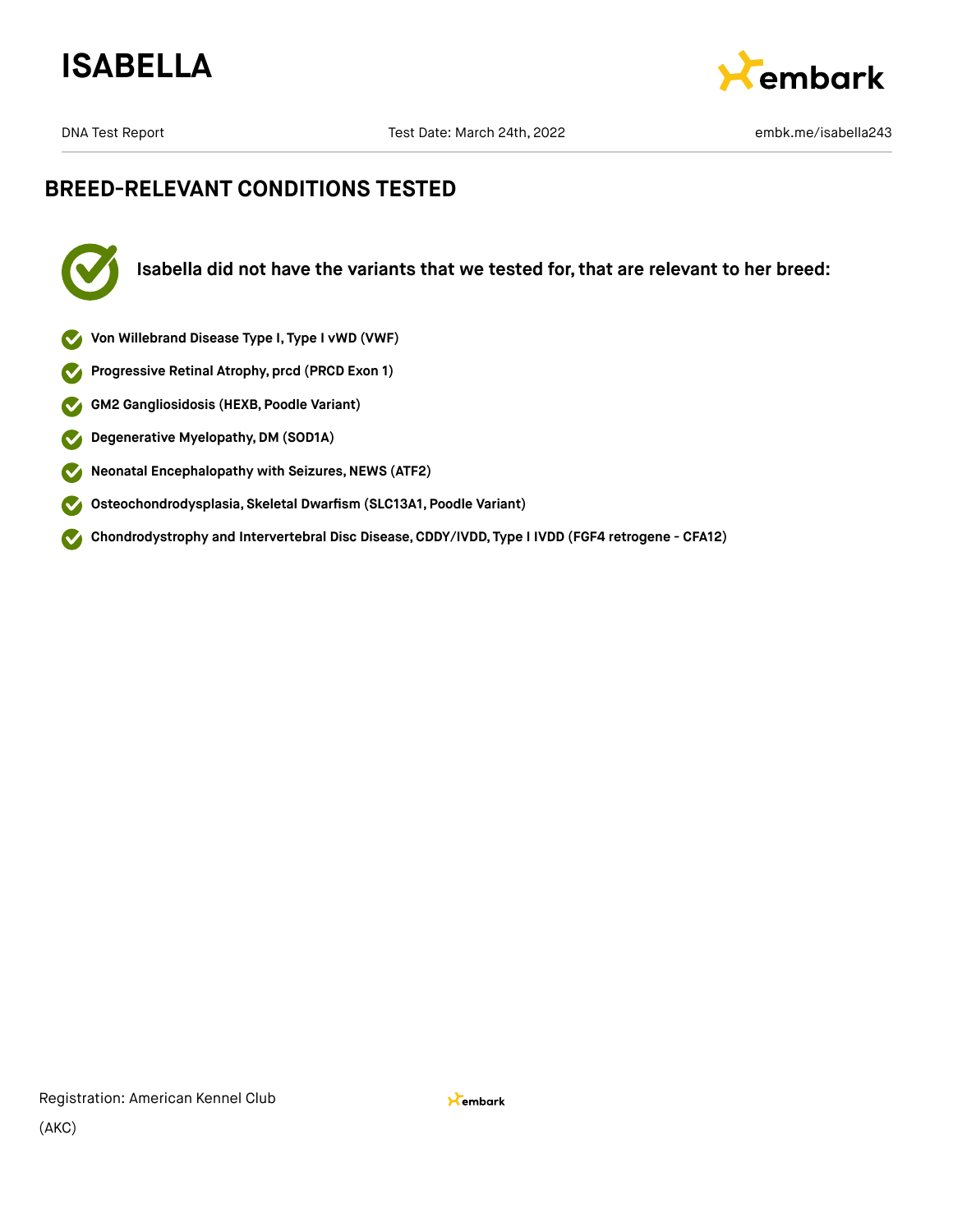



**Isabella did not have the variants that we tested for, in the following conditions that the potential effect on dogs with Isabella's breed may not yet be known.**

- **MDR1 Drug Sensitivity (ABCB1)**
- **P2Y12 Receptor Platelet Disorder (P2Y12)**
- **Factor IX Deficiency, Hemophilia B (F9 Exon 7, Terrier Variant)**
- **Factor IX Deficiency,Hemophilia B (F9 Exon 7, Rhodesian Ridgeback Variant)**
- **Factor VII Deficiency (F7 Exon 5)**
- **Factor VIII Deficiency, Hemophilia A (F8 Exon 10, Boxer Variant)**
- **Factor VIII Deficiency,Hemophilia A (F8 Exon 11,German Shepherd Variant 1)**
- **Factor VIII Deficiency,Hemophilia A (F8 Exon 1, German Shepherd Variant 2)**
- **Thrombopathia (RASGRP1 Exon 5,Basset Hound Variant)**
- **Thrombopathia (RASGRP1 Exon 8, Landseer Variant)**
- **Thrombopathia (RASGRP1 Exon 5, American Eskimo Dog Variant)**
- **Von Willebrand Disease Type III, Type III vWD (VWF Exon 4, Terrier Variant)**
- **Von Willebrand Disease Type III, Type III vWD (VWF Exon 7, Shetland Sheepdog Variant)**
- **Von Willebrand Disease Type II, Type II vWD (VWF, Pointer Variant)**
- **Canine Leukocyte Adhesion Deficiency Type I,CLAD I (ITGB2, Setter Variant)**
- **Canine Leukocyte Adhesion Deficiency Type III, CLAD III (FERMT3,German Shepherd Variant)**

Kembark

- **Congenital Macrothrombocytopenia (TUBB1 Exon 1, Cairn and Norfolk Terrier Variant)**
- **Canine Elliptocytosis (SPTB Exon 30)**
- **Glanzmann's Thrombasthenia Type I (ITGA2B Exon 13,Great Pyrenees Variant)**
- **Glanzmann's Thrombasthenia Type I (ITGA2B Exon 12,Otterhound Variant)**
- **May-Hegglin Anomaly (MYH9)**
- **Prekallikrein Deficiency (KLKB1 Exon 8)**
- **Pyruvate Kinase Deficiency (PKLR Exon 5,Basenji Variant)**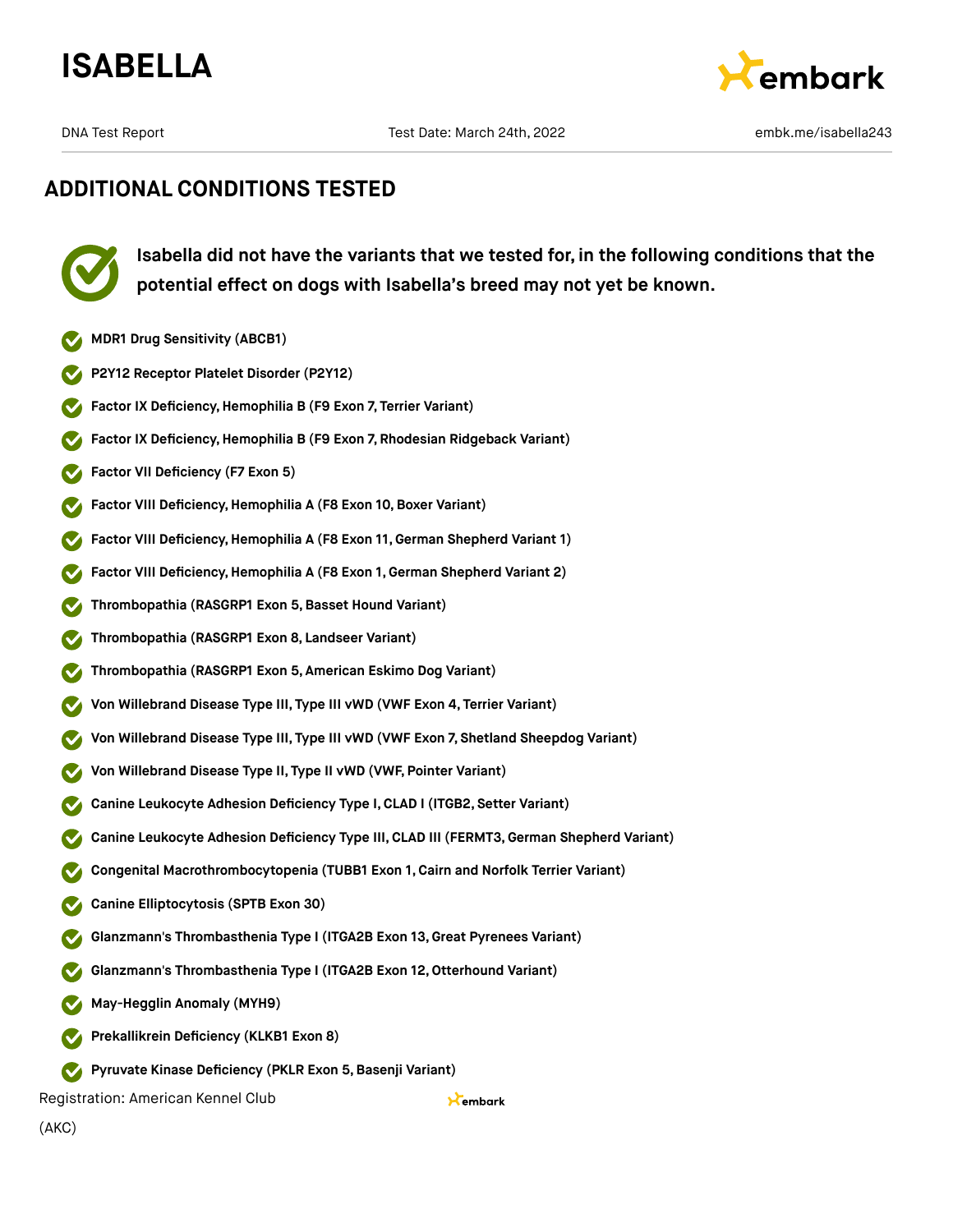



### **ADDITIONAL CONDITIONS TESTED**

- **Pyruvate Kinase Deficiency (PKLR Exon 7,Beagle Variant)**
- **Pyruvate Kinase Deficiency (PKLR Exon 10, Terrier Variant)**
- **Trapped Neutrophil Syndrome, TNS (VPS13B)**
- **Ligneous Membranitis, LM (PLG)**
- **Platelet Factor X Receptor Deficiency, Scott Syndrome (TMEM16F)**
- **Methemoglobinemia (CYB5R3)**
- **Bernard-Soulier Syndrome,BSS (GP9,Cocker Spaniel Variant)**
- **Congenital Hypothyroidism (TPO, Tenterfield Terrier Variant)**
- **Congenital Hypothyroidism (TPO, Rat, Toy,Hairless Terrier Variant)**
- **Congenital Dyshormonogenic Hypothyroidism with Goiter (SLC5A5, Shih Tzu Variant)**
- **Complement 3 Deficiency,C3 Deficiency (C3)**
- **Severe Combined Immunodeficiency, SCID (PRKDC, Terrier Variant)**
- **Severe Combined Immunodeficiency, SCID (RAG1, Wetterhoun Variant)**
- **X-linked Severe Combined Immunodeficiency, X-SCID (IL2RG Exon 1, Basset Hound Variant)**
- **X-linked Severe Combined Immunodeficiency, X-SCID (IL2RG,Corgi Variant)**
- **Progressive Retinal Atrophy,rcd1 (PDE6B Exon 21, Irish Setter Variant)**
- **Progressive Retinal Atrophy,rcd3 (PDE6A)**
- **Progressive Retinal Atrophy,CNGA (CNGA1 Exon 9)**
- **Progressive Retinal Atrophy, PRA1 (CNGB1)**
- **Progressive Retinal Atrophy (SAG)**
- **Golden Retriever Progressive Retinal Atrophy 1, GR-PRA1 (SLC4A3)**
- **Golden Retriever Progressive Retinal Atrophy 2,GR-PRA2 (TTC8)**
- **Progressive Retinal Atrophy, crd1 (PDE6B, American Staffordshire Terrier Variant)**
- **Progressive Retinal Atrophy, crd4/cord1 (RPGRIP1)**
- **X-Linked Progressive Retinal Atrophy 1, XL-PRA1 (RPGR)**

Registration: American Kennel Club

Kembark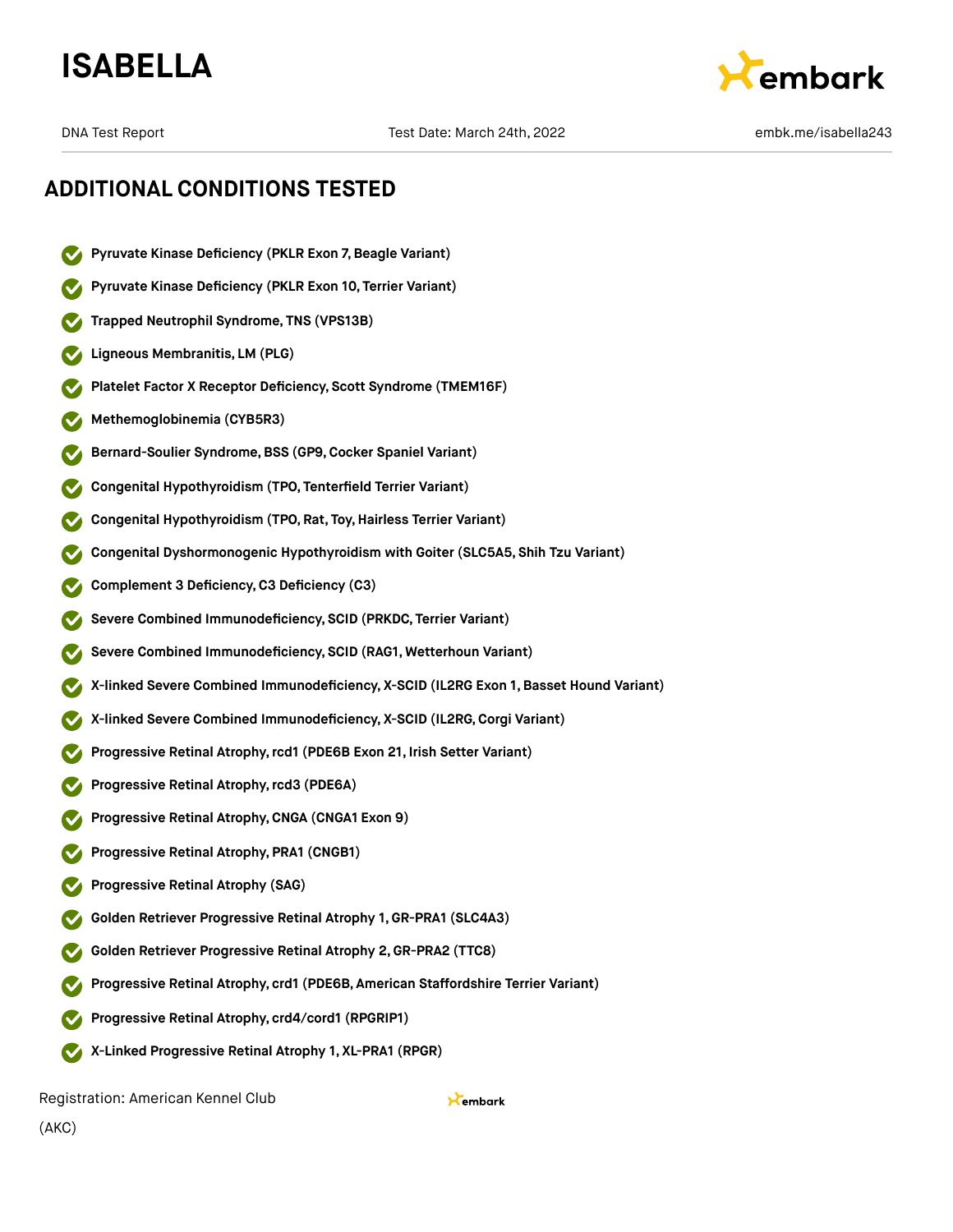



### **ADDITIONAL CONDITIONS TESTED**

- **Progressive Retinal Atrophy, PRA3 (FAM161A)**
- **Collie Eye Anomaly,Choroidal Hypoplasia,CEA (NHEJ1)**
- **Day Blindness,Cone Degeneration, Achromatopsia (CNGB3 Deletion, Alaskan Malamute Variant)**
- **Day Blindness,Cone Degeneration, Achromatopsia (CNGB3 Exon 6,German Shorthaired Pointer Variant)**
- **Achromatopsia (CNGA3 Exon 7,German Shepherd Variant)**
- **Achromatopsia (CNGA3 Exon 7, Labrador Retriever Variant)**
- **Autosomal Dominant Progressive Retinal Atrophy (RHO)**
- **Canine Multifocal Retinopathy, cmr1 (BEST1 Exon 2)**
- **Canine Multifocal Retinopathy, cmr2 (BEST1 Exon 5,Coton de Tulear Variant)**
- **Canine Multifocal Retinopathy, cmr3 (BEST1 Exon 10 Deletion, Finnish and Swedish Lapphund, Lapponian Herder Variant)**
- **Primary Open Angle Glaucoma (ADAMTS10 Exon 9,Norwegian Elkhound Variant)**
- **Primary Open Angle Glaucoma (ADAMTS10 Exon 17, Beagle Variant)**
- **Primary Open Angle Glaucoma (ADAMTS17 Exon 11,Basset Fauve de Bretagne Variant)**
- **Primary Open Angle Glaucoma and Primary Lens Luxation (ADAMTS17 Exon 2,Chinese Shar-Pei Variant)**
- **Goniodysgenesis and Glaucoma, Pectinate Ligament Dysplasia, PLD (OLFM3)**
- **Hereditary Cataracts, Early-Onset Cataracts, Juvenile Cataracts (HSF4 Exon 9, Australian Shepherd Variant)**
- **Primary Lens Luxation (ADAMTS17)**
- **Congenital Stationary Night Blindness (RPE65,Briard Variant)**
- **Congenital Stationary Night Blindness (LRIT3,Beagle Variant)**
- **Macular Corneal Dystrophy, MCD (CHST6)**
- **2,8-Dihydroxyadenine Urolithiasis, 2,8-DHA Urolithiasis (APRT)**
- **Cystinuria Type I-A (SLC3A1,Newfoundland Variant)**
- **Cystinuria Type II-A (SLC3A1, Australian Cattle Dog Variant)**
- **Cystinuria Type II-B (SLC7A9, Miniature Pinscher Variant)**
- **Hyperuricosuria and Hyperuricemia or Urolithiasis, HUU (SLC2A9)**

Registration: American Kennel Club

Kembark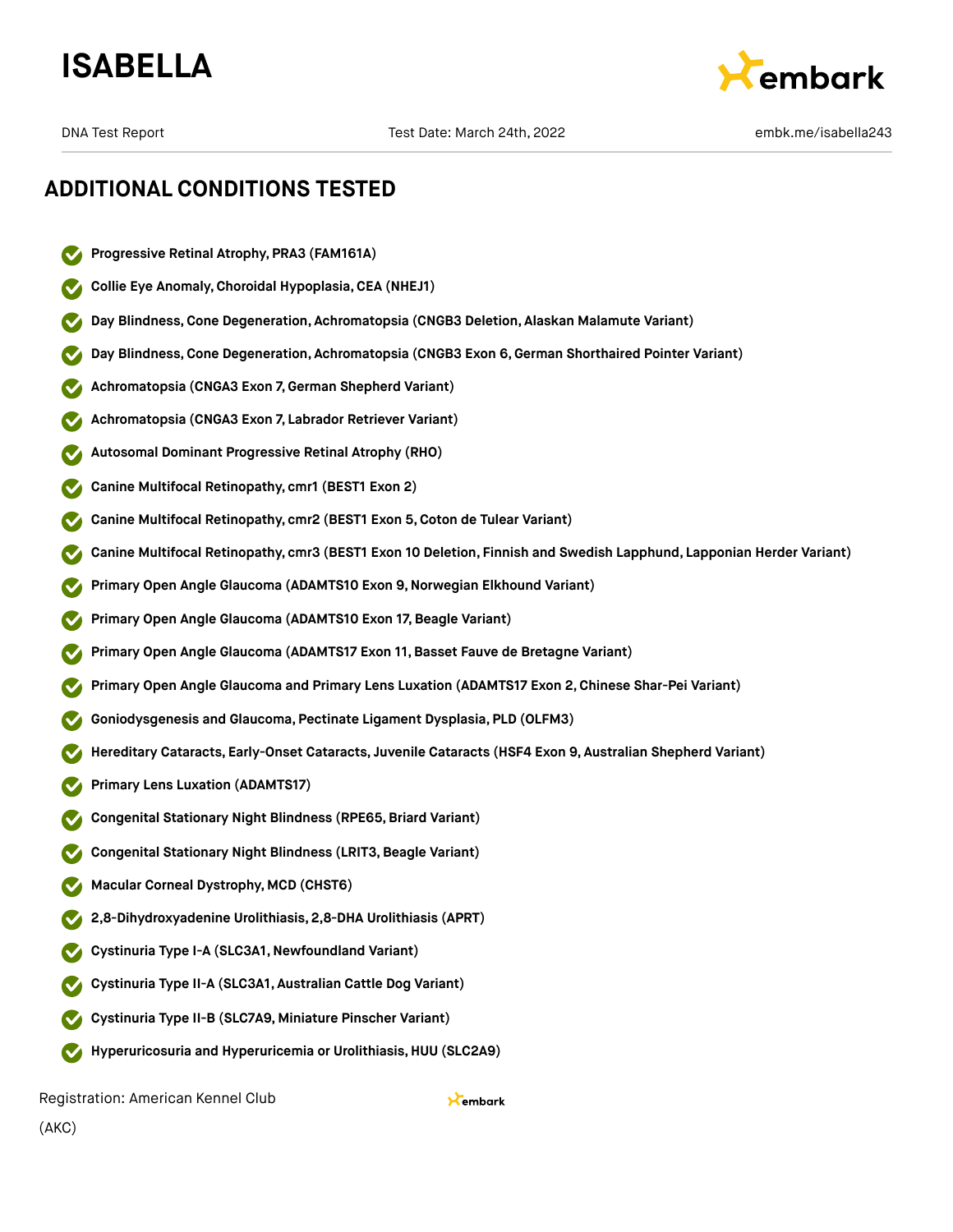



- **Polycystic Kidney Disease, PKD (PKD1)**
- **Primary Hyperoxaluria (AGXT)**
- **Protein Losing Nephropathy, PLN (NPHS1)**
- **X-Linked Hereditary Nephropathy, XLHN (COL4A5 Exon 35, Samoyed Variant 2)**
- **Autosomal Recessive Hereditary Nephropathy, Familial Nephropathy, ARHN (COL4A4 Exon 30, English Springer Spaniel Variant)**
- **Autosomal Recessive Hereditary Nephropathy, Familial Nephropathy, ARHN (COL4A4 Exon 3,Cocker Spaniel Variant)**
- **Fanconi Syndrome (FAN1,Basenji Variant)**
- **Primary Ciliary Dyskinesia, PCD (CCDC39 Exon 3,Old English Sheepdog Variant)**
- **Primary Ciliary Dyskinesia, PCD (NME5, Alaskan Malamute Variant)**
- **Congenital Keratoconjunctivitis Sicca and Ichthyosiform Dermatosis, Dry Eye Curly Coat Syndrome, CKCSID (FAM83H Exon 5)**
- **X-linked Ectodermal Dysplasia, Anhidrotic Ectodermal Dysplasia, XHED (EDA Intron 8)**
- **Renal Cystadenocarcinoma and Nodular Dermatofibrosis, RCND (FLCN Exon 7)**
- **Canine Fucosidosis (FUCA1)**
- **Glycogen Storage Disease Type II, Pompe's Disease,GSD II (GAA, Finnish and Swedish Lapphund, Lapponian Herder Variant)**
- **Glycogen Storage Disease Type IA, Von Gierke Disease,GSD IA (G6PC, Maltese Variant)**
- **Glycogen Storage Disease Type IIIA,GSD IIIA (AGL,Curly Coated Retriever Variant)**
- **Mucopolysaccharidosis Type IIIA, Sanfilippo Syndrome Type A, MPS IIIA (SGSH Exon 6,Dachshund Variant)**
- **Mucopolysaccharidosis Type IIIA, Sanfilippo Syndrome Type A, MPS IIIA (SGSH Exon 6,New Zealand Huntaway Variant)**
- **Mucopolysaccharidosis Type VII, Sly Syndrome, MPS VII (GUSB Exon 5, Terrier Brasileiro Variant)**
- **Mucopolysaccharidosis Type VII, Sly Syndrome, MPS VII (GUSB Exon 3,German Shepherd Variant)**
- **Glycogen storage disease Type VII, Phosphofructokinase Deficiency, PFK Deficiency (PFKM, Whippet and English Springer Spaniel Variant)**

Kembark

- **Glycogen storage disease Type VII, Phosphofructokinase Deficiency, PFK Deficiency (PFKM, Wachtelhund Variant)**
- **Lagotto Storage Disease (ATG4D)**
- **Neuronal Ceroid Lipofuscinosis 1,NCL 1 (PPT1 Exon 8,Dachshund Variant 1)**
- **Neuronal Ceroid Lipofuscinosis 2,NCL 2 (TPP1 Exon 4,Dachshund Variant 2)**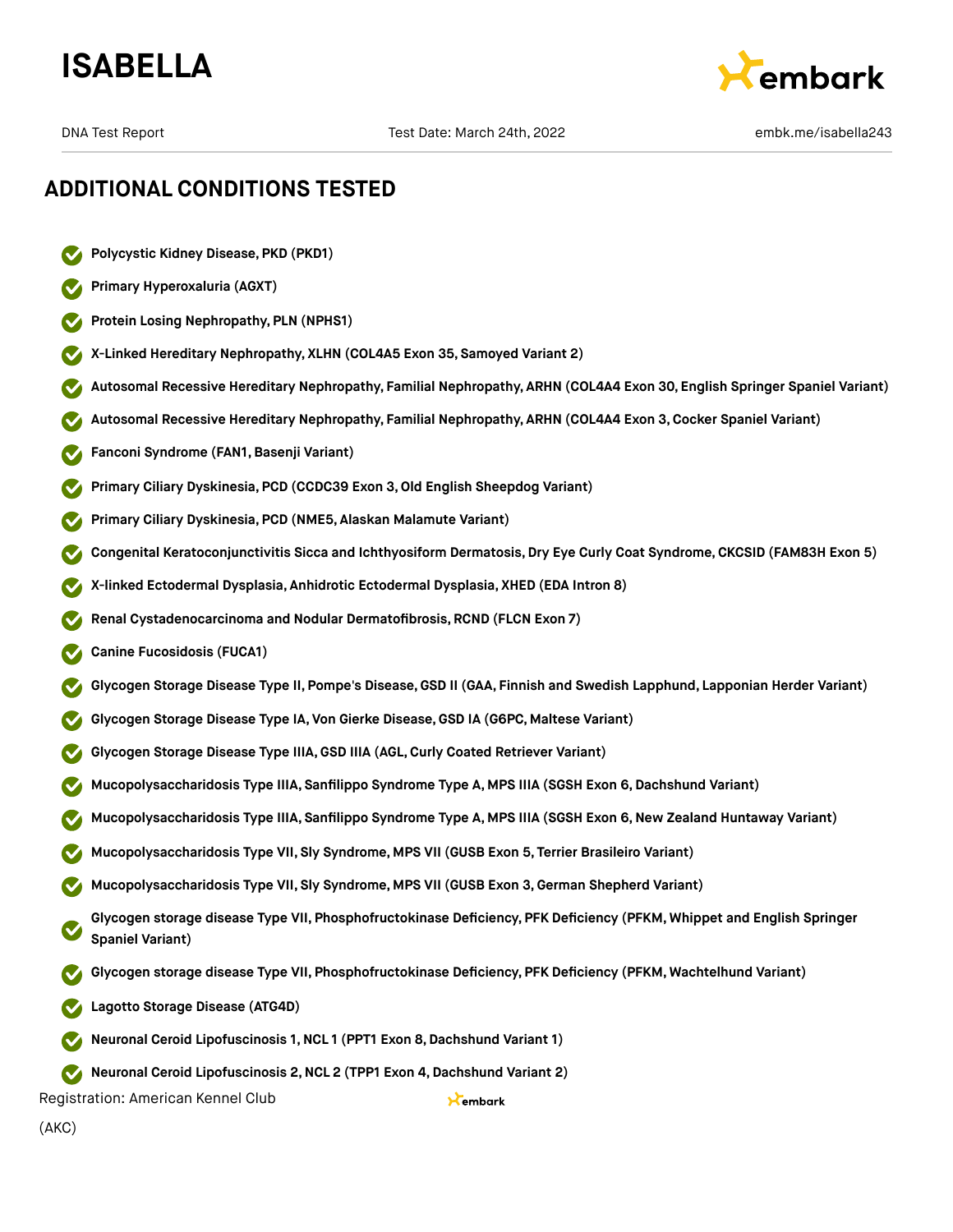



- **Neuronal Ceroid Lipofuscinosis,Cerebellar Ataxia,NCL4A (ARSG Exon 2, American Staffordshire Terrier Variant)**
- **Neuronal Ceroid Lipofuscinosis 5,NCL 5 (CLN5 Exon 4 SNP, Border Collie Variant)**
- **Neuronal Ceroid Lipofuscinosis 6,NCL 6 (CLN6 Exon 7, Australian Shepherd Variant)**
- **Neuronal Ceroid Lipofuscinosis 8,NCL 8 (CLN8 Exon 2, English Setter Variant)**
- **Neuronal Ceroid Lipofuscinosis 7,NCL 7 (MFSD8,Chihuahua and Chinese Crested Variant)**
- **Neuronal Ceroid Lipofuscinosis 8,NCL 8 (CLN8, Australian Shepherd Variant)**
- **Neuronal Ceroid Lipofuscinosis 10,NCL 10 (CTSD Exon 5, American Bulldog Variant)**
- **Neuronal Ceroid Lipofuscinosis 5,NCL 5 (CLN5 Exon 4 Deletion,Golden Retriever Variant)**
- **Neuronal Ceroid Lipofuscinosis 8,NCL 8 (CLN8 Insertion, Saluki Variant)**
- **Late-Onset Neuronal Ceroid Lipofuscinosis,NCL 12 (ATP13A2, Australian Cattle Dog Variant)**
- **GM1 Gangliosidosis (GLB1 Exon 15, Shiba Inu Variant)**
- **GM1 Gangliosidosis (GLB1 Exon 15, Alaskan Husky Variant)**
- **GM1 Gangliosidosis (GLB1 Exon 2, Portuguese Water Dog Variant)**
- **GM2 Gangliosidosis (HEXA, Japanese Chin Variant)**
- **Globoid Cell Leukodystrophy, Krabbe disease (GALC Exon 5, Terrier Variant)**
- **Autosomal Recessive Amelogenesis Imperfecta, Familial Enamel Hypoplasia (ENAM Deletion, Italian Greyhound Variant)**
- **Autosomal Recessive Amelogenesis Imperfecta, Familial Enamel Hypoplasia (ENAM SNP, Parson Russell Terrier Variant)**
- **Persistent Mullerian Duct Syndrome, PMDS (AMHR2)**
- **Deafness and Vestibular Syndrome of Dobermans, DVDob, DINGS (MYO7A)**
- **Shar-Pei Autoinflammatory Disease, SPAID, Shar-Pei Fever (MTBP)**
- **Neonatal Interstitial Lung Disease (LAMP3)**
- **Recurrent Inflammatory Pulmonary Disease, RIPD (AKNA, Rough Collie Variant)**
- **Alaskan Husky Encephalopathy, Subacute Necrotizing Encephalomyelopathy (SLC19A3)**
- **Alexander Disease (GFAP)**
- **Cerebellar Abiotrophy,Neonatal Cerebellar Cortical Degeneration,NCCD (SPTBN2,Beagle Variant)**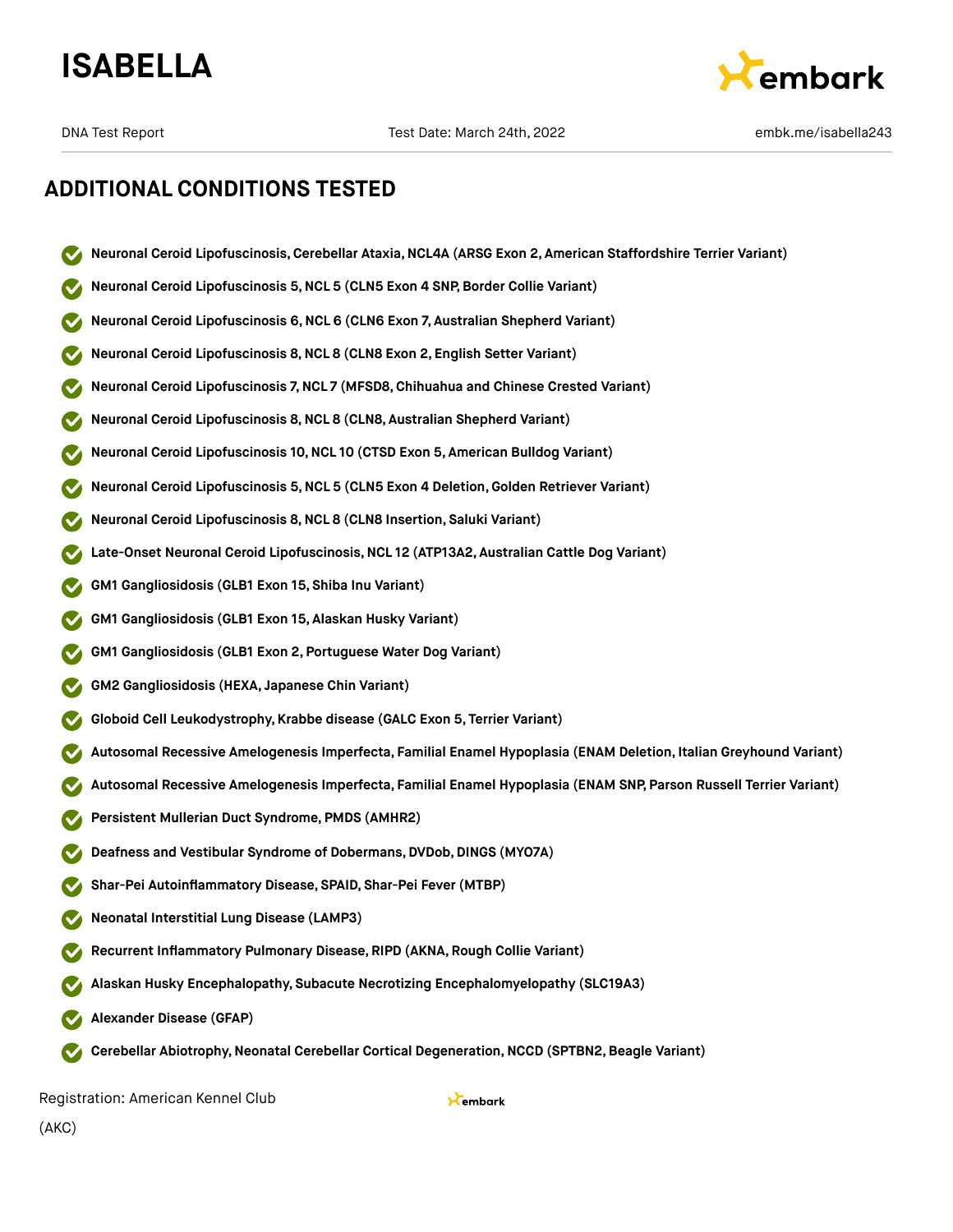



- **Cerebellar Ataxia, Progressive Early-Onset Cerebellar Ataxia (SEL1L, Finnish Hound Variant)**
- **Cerebellar Hypoplasia (VLDLR, Eurasier Variant)**
- **Spinocerebellar Ataxia, Late-Onset Ataxia, LoSCA (CAPN1)**
- **Spinocerebellar Ataxia with Myokymia and/or Seizures (KCNJ10)**
- **Hereditary Ataxia,Cerebellar Degeneration (RAB24,Old English Sheepdog and Gordon Setter Variant)**
- **Benign Familial Juvenile Epilepsy, Remitting Focal Epilepsy (LGI2)**
- **Fetal-Onset Neonatal Neuroaxonal Dystrophy (MFN2,Giant Schnauzer Variant)**
- **Hypomyelination and Tremors (FNIP2, Weimaraner Variant)**
- **Shaking Puppy Syndrome, X-linked Generalized Tremor Syndrome (PLP1, English Springer Spaniel Variant)**
- **Neuroaxonal Dystrophy,NAD (TECPR2, Spanish Water Dog Variant)**
- **Neuroaxonal Dystrophy,NAD (VPS11, Rottweiler Variant)**
- **L-2-Hydroxyglutaricaciduria, L2HGA (L2HGDH, Staffordshire Bull Terrier Variant)**
- **Alaskan Malamute Polyneuropathy, AMPN (NDRG1 SNP)**
- **Narcolepsy (HCRTR2 Intron 4,Doberman Pinscher Variant)**
- **Narcolepsy (HCRTR2 Intron 6, Labrador Retriever Variant)**
- **Narcolepsy (HCRTR2 Exon 1,Dachshund Variant)**
- **Progressive Neuronal Abiotrophy,Canine Multiple System Degeneration,CMSD (SERAC1 Exon 15, Kerry Blue Terrier Variant)**
- **Progressive Neuronal Abiotrophy,Canine Multiple System Degeneration,CMSD (SERAC1 Exon 4, Chinese Crested Variant)**
- **Juvenile Laryngeal Paralysis and Polyneuropathy, Polyneuropathy with Ocular Abnormalities and Neuronal Vacuolation, POANV (RAB3GAP1, Rottweiler Variant)**

Kembark

- **Hereditary Sensory Autonomic Neuropathy, Acral Mutilation Syndrome, AMS (GDNF-AS, Spaniel and Pointer Variant)**
- **Sensory Neuropathy (FAM134B,Border Collie Variant)**
- **Juvenile-Onset Polyneuropathy, Leonberger Polyneuropathy 1, LPN1 (LPN1, ARHGEF10)**
- **Juvenile Myoclonic Epilepsy (DIRAS1)**
- **Juvenile-Onset Polyneuropathy, Leonberger Polyneuropathy 2, LPN2 (GJA9)**
- **Spongy Degeneration with Cerebellar Ataxia 1, SDCA1, SeSAME/EAST Syndrome (KCNJ10)**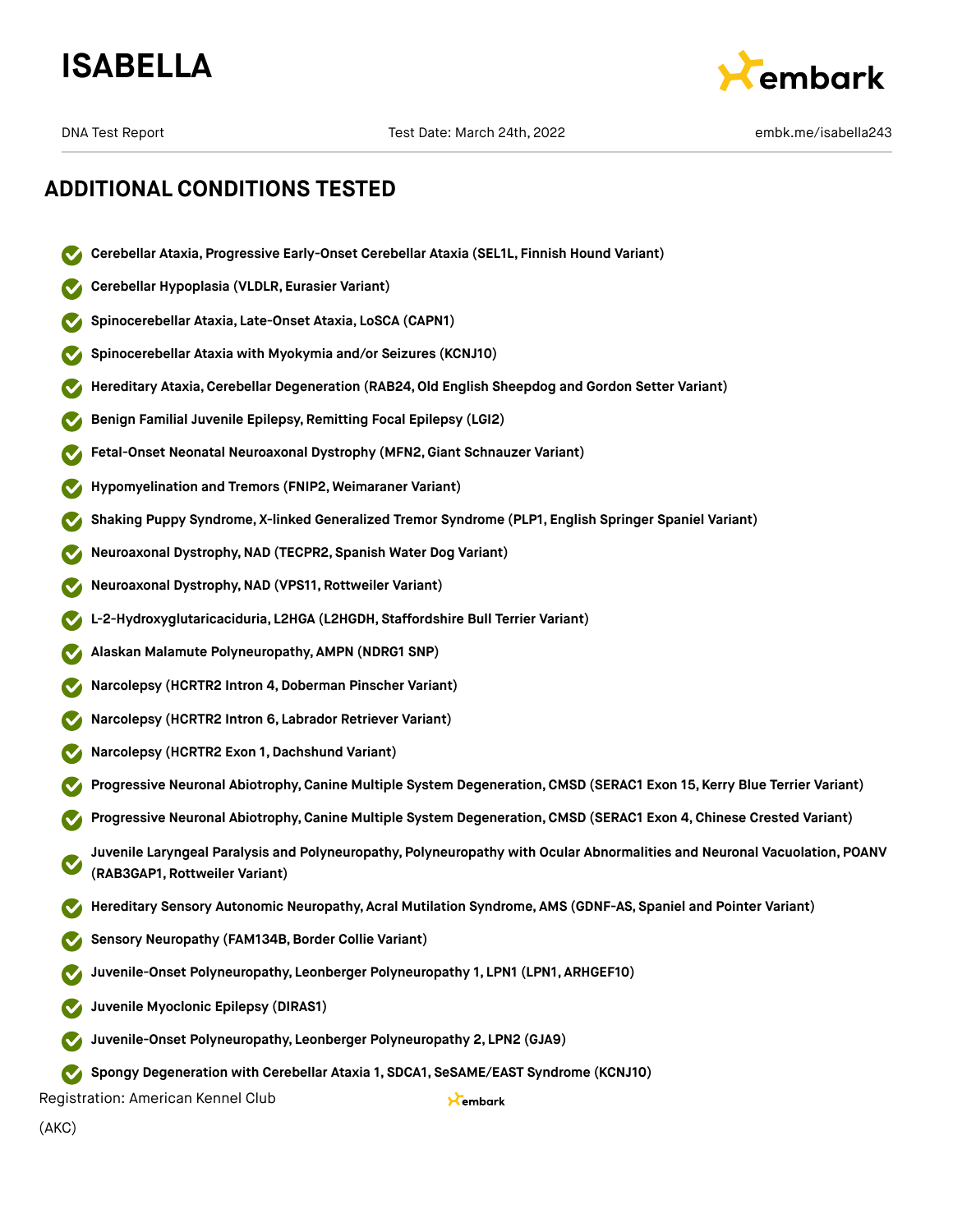



### **ADDITIONAL CONDITIONS TESTED**

- **Spongy Degeneration with Cerebellar Ataxia 2, SDCA2 (ATP1B2)**
- **Dilated Cardiomyopathy,DCM1 (PDK4,Doberman Pinscher Variant 1)**
- **Dilated Cardiomyopathy, DCM2 (TTN, Doberman Pinscher Variant 2)**
- **Long QT Syndrome (KCNQ1)**
- **Cardiomyopathy and Juvenile Mortality (YARS2)**
- **Muscular Dystrophy (DMD,Cavalier King Charles Spaniel Variant 1)**
- **Muscular Dystrophy (DMD,Golden Retriever Variant)**
- **Limb Girdle Muscular Dystrophy (SGCD,Boston Terrier Variant)**
- **Ullrich-like Congenital Muscular Dystrophy (COL6A3 Exon 10, Labrador Retriever Variant)**
- **Centronuclear Myopathy,CNM (PTPLA)**
- **Exercise-Induced Collapse, EIC (DNM1)**
- **Inherited Myopathy of Great Danes (BIN1)**
- **Myostatin Deficiency,Bully Whippet Syndrome (MSTN)**
- **Myotonia Congenita (CLCN1 Exon 7, Miniature Schnauzer Variant)**
- **Myotonia Congenita (CLCN1 Exon 23, Australian Cattle Dog Variant)**
- **Nemaline Myopathy (NEB, American Bulldog Variant)**
- **Myotubular Myopathy 1, X-linked Myotubular Myopathy, XL-MTM (MTM1, Labrador Retriever Variant)**
- **Inflammatory Myopathy (SLC25A12)**
- **Hypocatalasia, Acatalasemia (CAT)**
- **Pyruvate Dehydrogenase Deficiency (PDP1, Spaniel Variant)**
- **Malignant Hyperthermia (RYR1)**
- **Imerslund-Grasbeck Syndrome, Selective Cobalamin Malabsorption (CUBN Exon 53,Border Collie Variant)**
- **Imerslund-Grasbeck Syndrome, Selective Cobalamin Malabsorption (CUBN Exon 8,Beagle Variant)**
- **Inherited Selected Cobalamin Malabsorption with Proteinuria (CUBN, Komondor Variant)**
- **Lundehund Syndrome (LEPREL1)** M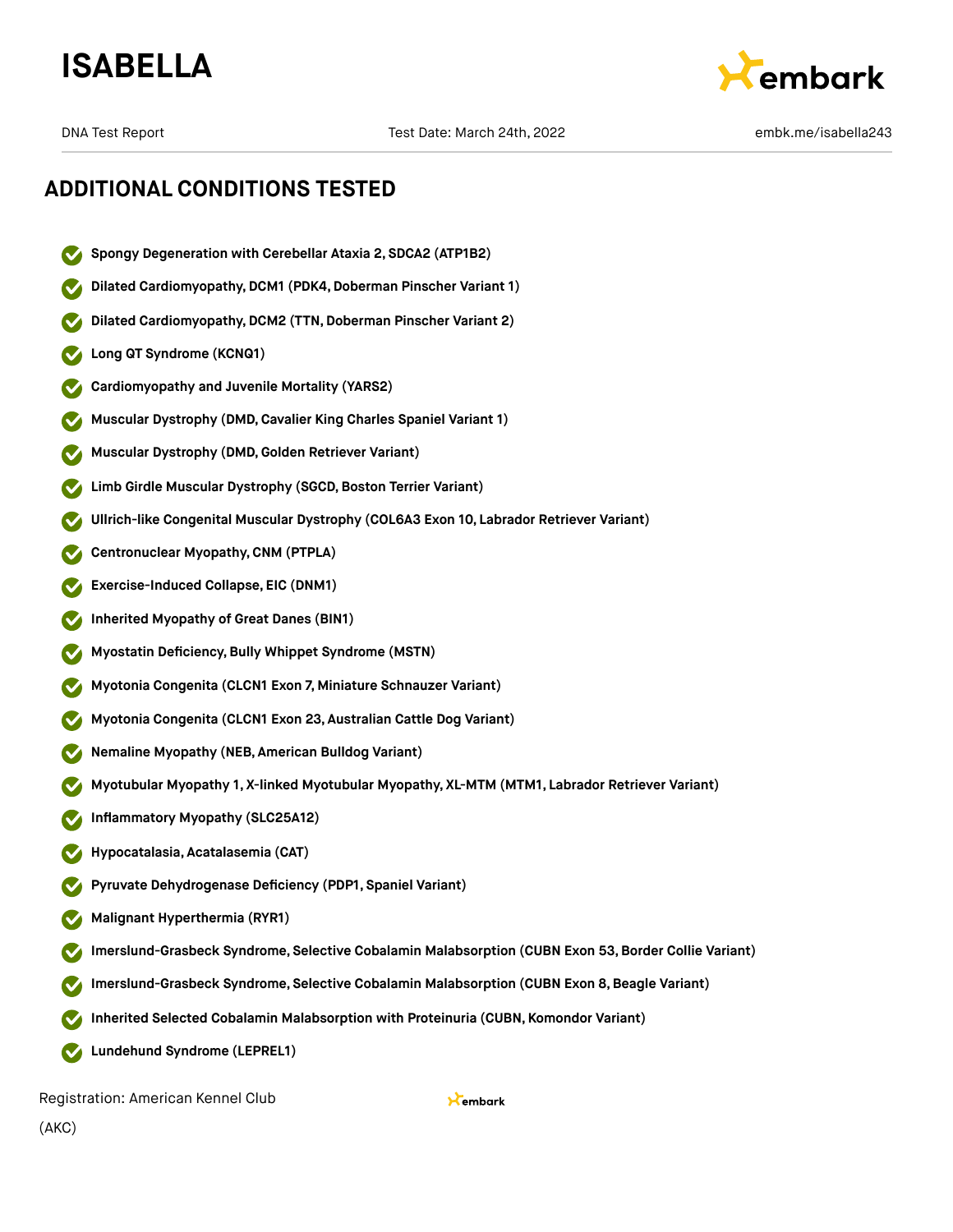



- **Congenital Myasthenic Syndrome,CMS (CHAT,Old Danish Pointing Dog Variant)**
- **Congenital Myasthenic Syndrome,CMS (COLQ, Labrador Retriever Variant)**
- **Congenital Myasthenic Syndrome,CMS (CHRNE, Jack Russell Terrier Variant)**
- **Congenital Myasthenic Syndrome,CMS (COLQ, Golden Retriever Variant)**
- **Myasthenia Gravis-Like Syndrome (CHRNE,Heideterrier Variant)**
- **Episodic Falling Syndrome (BCAN)**
- **Paroxysmal Dyskinesia, PxD (PIGN)**
- **Demyelinating Polyneuropathy (SBF2/MTRM13)**
- **Laryngeal Paralysis (RAPGEF6, Miniature Bull Terrier Variant)**
- **Dystrophic Epidermolysis Bullosa (COL7A1,Golden Retriever Variant)**
- **Dystrophic Epidermolysis Bullosa (COL7A1,Central Asian Shepherd Dog Variant)**
- **Ectodermal Dysplasia, Skin Fragility Syndrome (PKP1, Chesapeake Bay Retriever Variant)**
- **Ichthyosis, Epidermolytic Hyperkeratosis (KRT10, Terrier Variant)**
- **Ichthyosis, ICH1 (PNPLA1,Golden Retriever Variant)**
- **Ichthyosis (SLC27A4,Great Dane Variant)**
- **Ichthyosis (NIPAL4, American Bulldog Variant)**
- **Focal Non-Epidermolytic Palmoplantar Keratoderma, Pachyonychia Congenita (KRT16,Dogue de Bordeaux Variant)**

Kembark

- **Hereditary Footpad Hyperkeratosis (FAM83G, Terrier and Kromfohrlander Variant)**
- **Hereditary Footpad Hyperkeratosis (DSG1, Rottweiler Variant)**
- **Hereditary Nasal Parakeratosis,HNPK (SUV39H2)**
- **Musladin-Lueke Syndrome, MLS (ADAMTSL2)**
- **Oculocutaneous Albinism,OCA (SLC45A2, Small Breed Variant)**
- **Bald Thigh Syndrome (IGFBP5)**
- **Lethal Acrodermatitis, LAD (MKLN1)**
- **Ehlers Danlos (ADAMTS2,Doberman Pinscher Variant)**  $\bullet$

Registration: American Kennel Club

(AKC)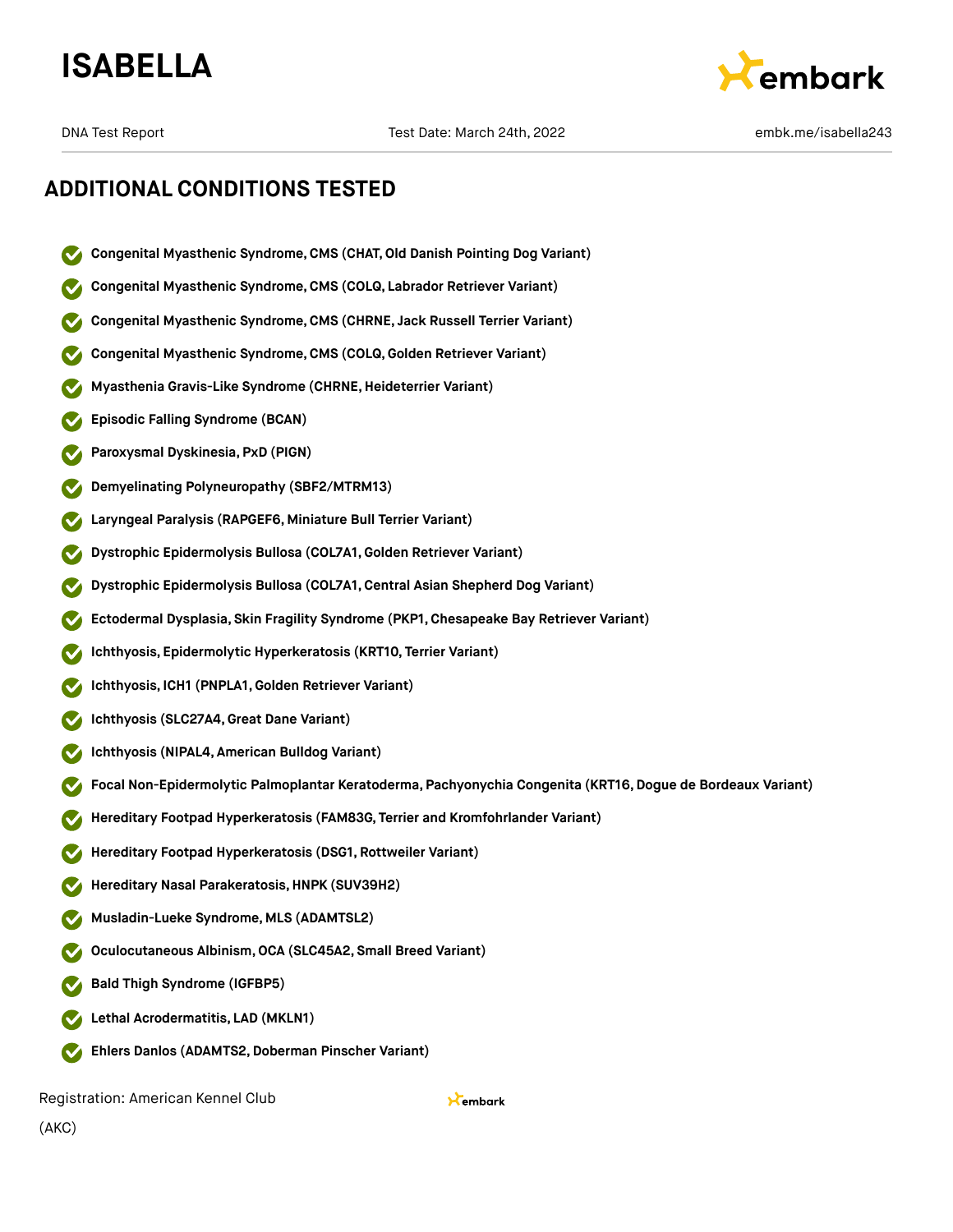



- $\boldsymbol{\triangledown}$ **Cleft Lip and/or Cleft Palate (ADAMTS20,Nova Scotia Duck Tolling Retriever Variant)**
- **Hereditary Vitamin D-Resistant Rickets (VDR)**
- **Oculoskeletal Dysplasia 2,Dwarfism-Retinal Dysplasia 2, drd2,OSD2 (COL9A2, Samoyed Variant)**
- **Osteogenesis Imperfecta,Brittle Bone Disease (COL1A2,Beagle Variant)**
- **Osteogenesis Imperfecta,Brittle Bone Disease (SERPINH1, Dachshund Variant)**
- **Osteogenesis Imperfecta,Brittle Bone Disease (COL1A1,Golden Retriever Variant)**
- **Skeletal Dysplasia 2, SD2 (COL11A2, Labrador Retriever Variant)**
- **Craniomandibular Osteopathy,CMO (SLC37A2)**
- **Raine Syndrome,Canine Dental Hypomineralization Syndrome (FAM20C)**
- **Chondrodystrophy (ITGA10,Norwegian Elkhound and Karelian Bear Dog Variant)**
- **Mucopolysaccharidosis IIIB, Sanfilippo Syndrome Type B, MPS IIIB (NAGLU, Schipperke Variant)**
- **Early Onset Adult Deafness, EOAD (EPS8L2 Deletion, Rhodesian Ridgeback Variant)**